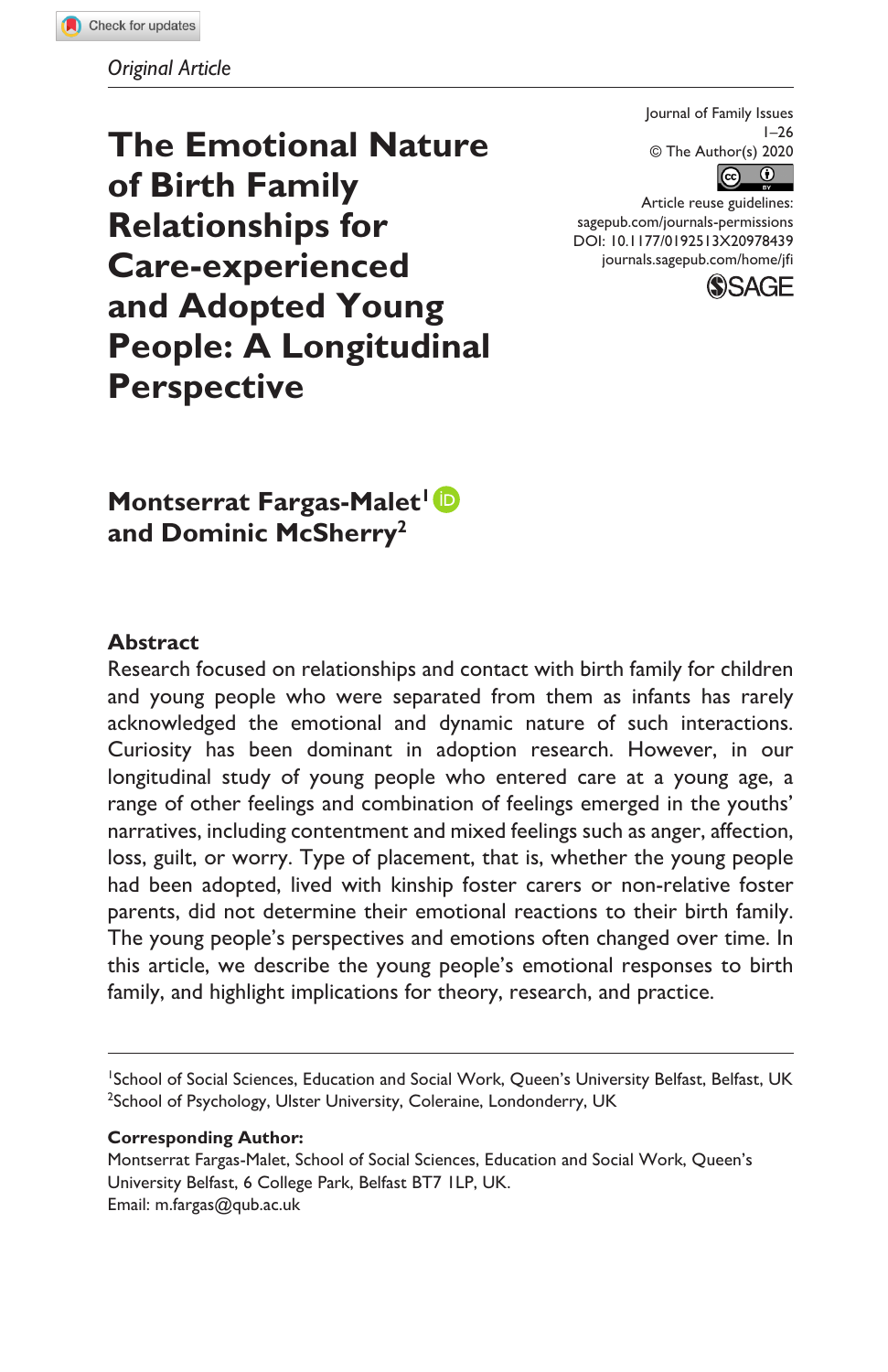### **Keywords**

emotions, birth family, family relationships, care-experienced young people, longitudinal research

# **Introduction**

The concept of family is contested and has changed over the years, as families come in all different shapes and sizes. We attach emotional meanings to family and family relationships. Emotions can work to undermine as well as to strengthen family interactions/sense of belonging to a family. For young people who have been separated from their birth family at a young age, the emotional meanings that they attach to family relationships and sense of belonging can be particularly complex, contradictory, and erratic. Much of the research on these young people has focused on the issue of contact with birth family but has largely neglected the emotional and dynamic nature of birth family relationships. This article reports findings from an ongoing longitudinal study of young people who entered care as infants in Northern Ireland. It focuses on how young people's understandings of, and relationships with, their birth family evolved over the years, as well as on the emotional responses and meanings they ascribed to them.

# **The Research Context: The Childcare System and Birth Family Contact**

Within the United Kingdom, when children are found to be experiencing or at risk of significant harm as a result of abuse or neglect, Social Services will remove them from the care of their birth parents, and find an alternative home for them to be placed, initially on a short-term basis until legal processes can be concluded (McSherry & Fargas-Malet, 2018). Most of the children who are removed eventually return to their birth parents (Sinclair et al., 2007). However, some children are not considered able to return to the care of their birth parents and, in those circumstances, alternative long-term placement options need to be sought. These options include long-term foster and kinship foster care; residential care (primarily for teenagers); care under private law Orders (i.e., a Special Guardianship Order or a Residence Order); and adoption. In the UK, adoption can occur without birth parents' consent, if consent is deemed to be withheld unreasonably, and this is the case in approximately 70% of adoptions (Kelly & McSherry, 2002). In Northern Ireland, kinship and non-kinship foster carers can apply to have the Care Order superseded by a Residence Order (Children Order 1995, Article 8), which takes the child out of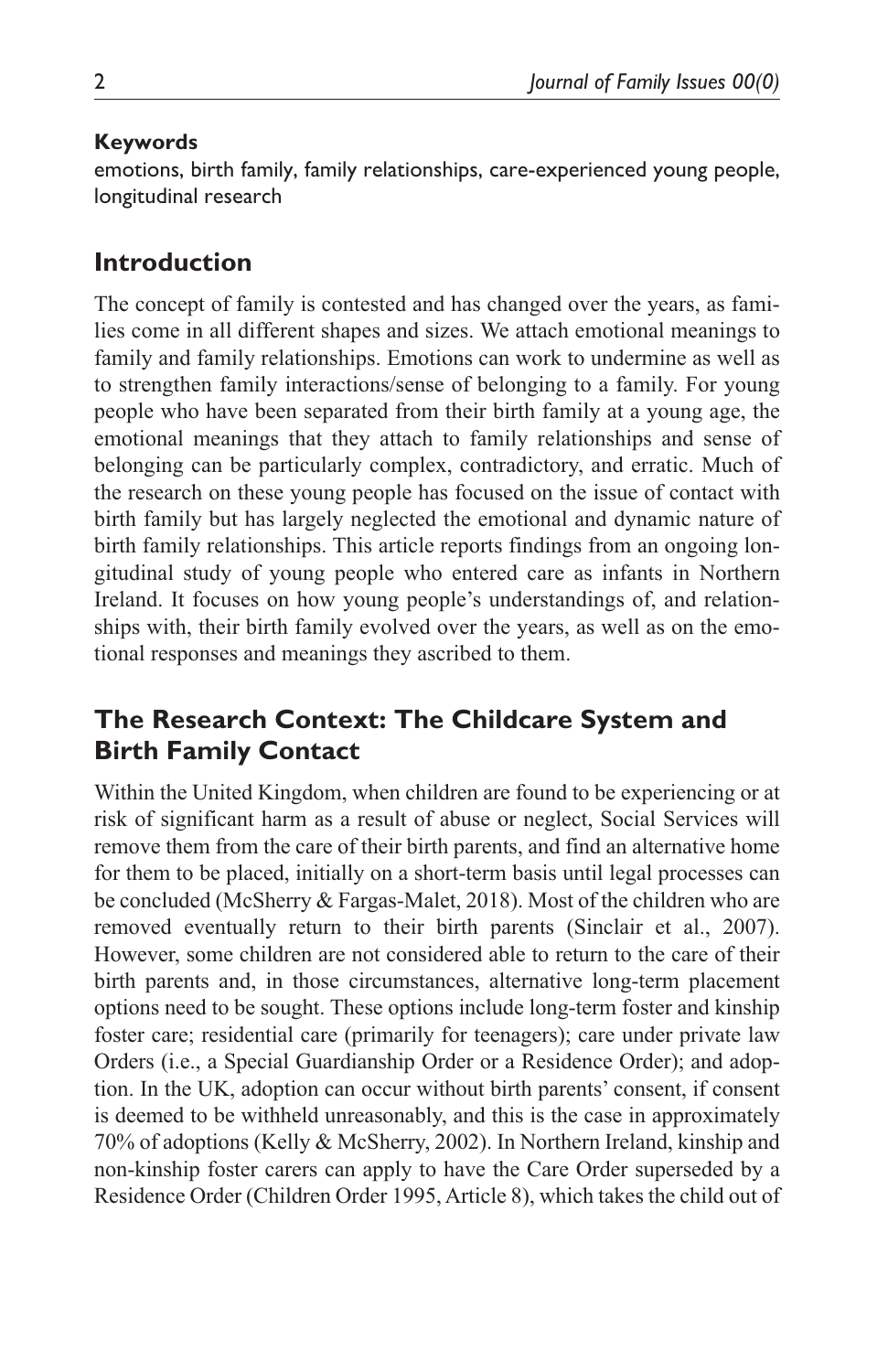the care system and gives the carers shared parental responsibility with the birth parents.

Regardless of out-of-home placement type, in the United Kingdom and other developed countries, contact with birth families is regarded as vital for children's wellbeing and sense of identity. This idea has been promoted and endorsed internationally by the United Nations Convention on the Rights of the Child 1989, which specifies the right of children to live with their parents or keep contact with them when this is not possible. There has been a plethora of research on the benefits and pitfalls of contact for children in care and post-adoption contact (for a recent systematic review, see Boyle, 2017). However, there has been a lack of longitudinal research focusing on young people's understanding of birth family and the emotional nature of these relationships.

# **Meanings of "Family" in Research with Careexperienced Young People**

Contemporary research on the family has highlighted significant transformations in family composition, with households becoming extremely diverse, and family boundaries becoming more flexible. These changes have affected the way young people ascribe meaning to family (e.g., Parker & Mayock, 2019). These changes in family composition have also led to a move away from normative definitions of "the family" towards notions of kinship and a recognition of the dynamic nature of family relationships (Boddy, 2019). In this sense, Morgan (2011)'s concept of "family practices" is intended to "go beyond" certain models of family living, by emphasizing the idea of "doing family" rather than "being" a family. Thus, the focus is on gaining a better understanding of how individuals "do" family and the meanings they attach to their family practices. Finch (2007) added to this approach by recognizing the importance of "displaying" as well as "doing" family. She defined display as the practice of conveying to others and oneself that one's actions are indeed "family practices" and that these relationships are actually "family" relationships as distinct from other forms of relationship.

The concepts of "family practices" and "family displays" incorporate the notions of fluidity, diversity, and multi-facetedness that characterize family life (Finch, 2007). These two concepts have been widely used in research concerning children and young people in care or care experienced (Boddy, 2019; Holland & Crowley, 2013; Skoglund et al., 2019) and adopted children and young people (Jones & Hackett, 2011; MacDonald, 2017). For instance, in a qualitative longitudinal study of care leavers,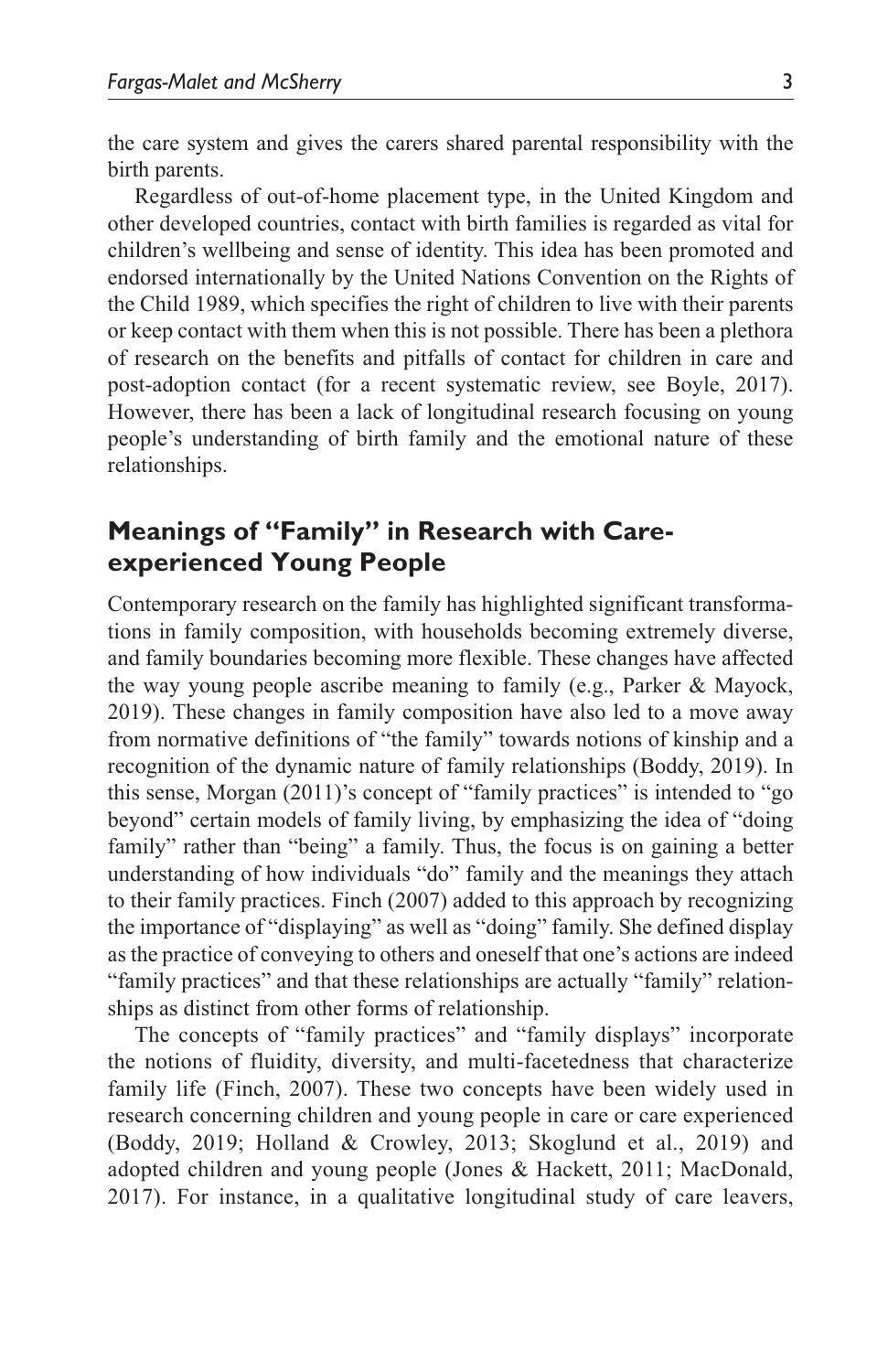Boddy (2019) found ordinary accounts of habitual family practices and highlighted the importance of young people's family relationships in understanding their sense of self, while in the study by Jones and Hackett's (2011), the complex meanings of everyday family practices, such as exchanging birthday and Christmas cards, were highlighted for adopted young people and their adoptive and birth families.

# **The Emotional Dimension in Family Relationships**

Emotions play a fundamental part in all social phenomena, including the family. They are used to build social bonds as well as to stay committed to social structures or to tear them down (Turner, 2007), and in turn, our own social existence shapes our emotions (Jacobsen, 2019). However, there is no consensus on what constitutes an emotion, and a plethora of psychological (Cannon, 1927; James & Lange, 1922; Lazarus & Folkman, 1984; Schachter & Singer, 1962) and sociological (e.g., Bericat, 2016; Turner, 2007) theories have been developed since the turn of the 20th century to try and understand this often elusive concept. Emotions have been defined in multiple ways, as they are highly complex and sometimes even paradoxical. Bericat (2016, p. 493) states that "emotions constitute the bodily manifestation of the importance that an event in the natural or social world has for a subject". Although this definition appears focused on the individual, it is acknowledged that emotions are in fact relational, as they occur, are felt, and have significance in the context of our social relations. In addition, we need to bear in mind that our emotional lives are dynamic in nature, and that emotions are never isolated or remain static over time.

The emotional dimension and significance of family practices and family relationships has often been overlooked in research focusing on disadvantaged families, and particularly in research looking at care experienced young people's understandings of their birth family. However, some authors, such as Wilson et al. (2012), stress the importance of exploring family practices in difficult circumstances, the resources underpinning these practices and their emotional significance. Their study focused on the family experiences of young people affected by parental substance use. Some of the participants had spent time in care. Emotional meanings of family were found to be connected to family practices. The young people in the study appeared to attempt to deal with, restore, and reset the boundaries of family. Holland and Crowley (2013), when drawing on findings from a qualitative study of care-experienced young people in Wales, highlighted the emotional co-presence of the birth family (i.e., being there emotionally/mentally, despite not always seeing them faceto-face) for young people living in substitute care, and the dynamic nature of experiences and perceptions of family relationships through the life course.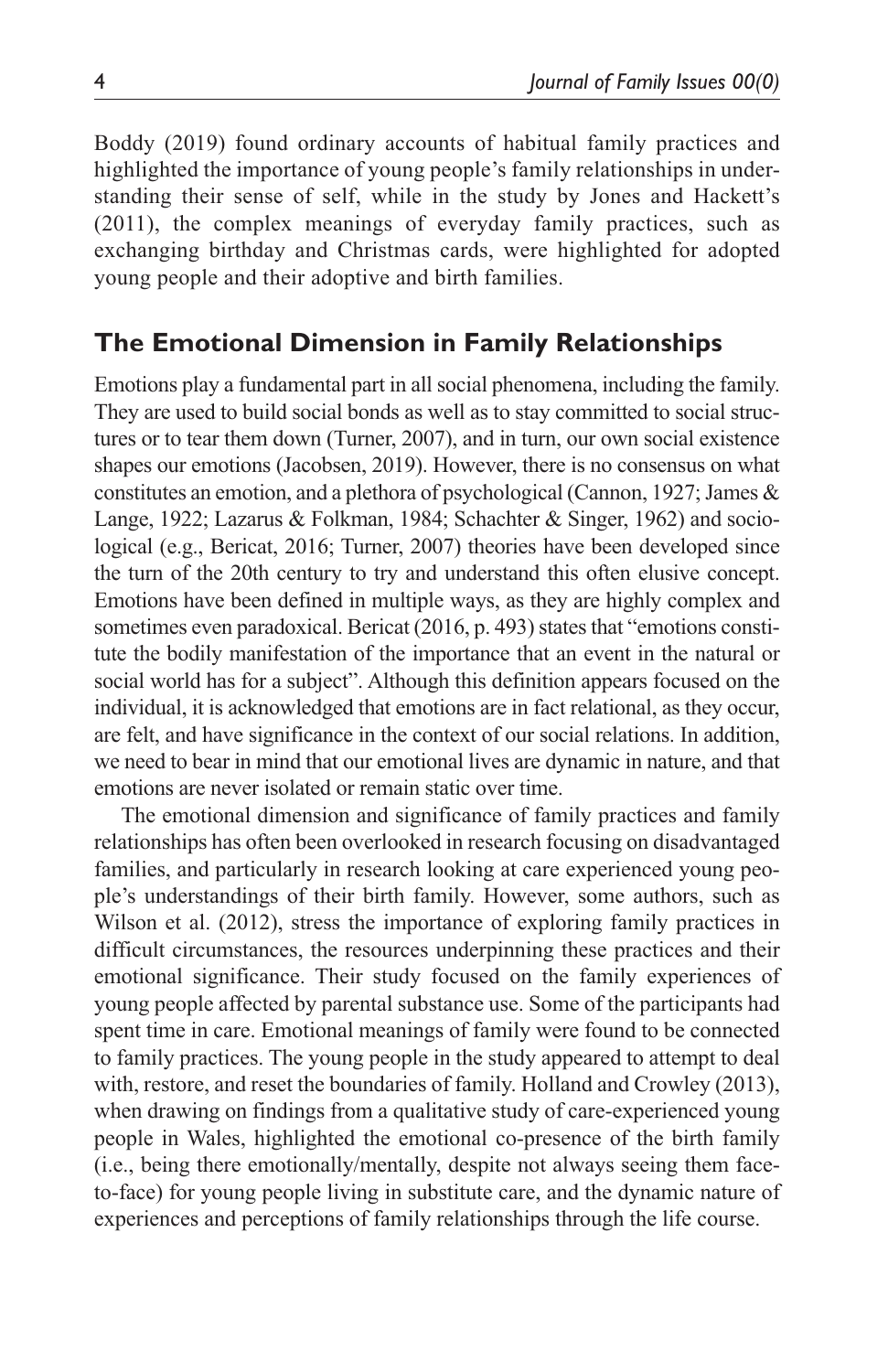In Kyrgyzstan, Sanghera et al. (2012) examined the emotions children and young people displayed when they were separated from their birth parents to be cared for by informal kinship carers and then re-united with their birth parents in adolescence. Their research showed the importance of emotional bonds with birth parents in affecting social relationships later in life. In their qualitative study focused on permanency and stability for young people in care, Moran et al. (2019) found that young people re-negotiated emotional bonds with their birth families, and emotions played a central part in understanding permanence and stability. In their study, some young people felt a sense of abandonment and anger towards birth parents, while others felt "torn" between birth parents and foster carers.

In this article, we report on some of the findings of a longitudinal study of young people who came into care when they were infants. In 2009, when the children were aged 9–14, we looked at the issue of contact with birth family (McSherry et al., 2013). In the current phase of the study, these same children are now young adults aged 18–24. From a longitudinal perspective, it was appropriate to continue to explore birth family relationships and their emotional significance.

### **The Care Pathways and Outcomes Study**

The Care Pathways and Outcomes study is a longitudinal prospective study that has been tracking a population of children  $(n = 374)$  who were under the age of five and in care in Northern Ireland on the March 31, 2000. This is focused on understanding how the children and their parents and carers get on in the short, medium, and longer term, within and between the different types of placement group, that is, adoption, foster care, kinship foster care, Residence Order, and return to birth parents.

Three waves of the study have been completed to date. Wave 1 (children aged under 1–5 years) was focused on developing a baseline of demographics, background factors and reasons for entry to care for the full study population, with data extracted from social work case files. Wave 2 (children aged 3–8 years) tracked the placement profile for the full study population, in addition to interviewing a sub-group of birth, adoptive and foster parents ( $n =$ 110), using both quantitative and qualitative methods, to understand how they and the children were getting on across a range of psycho-social domains (i.e., parenting stress levels and children's behavioral and emotional functioning) and broader issues such as experiences in school and relationships with family and friends. Wave 3 of the study (children aged 9–14 years) tracked the placement profile for the full study population at that time, and it included interviews with a sub-group of children/young people and their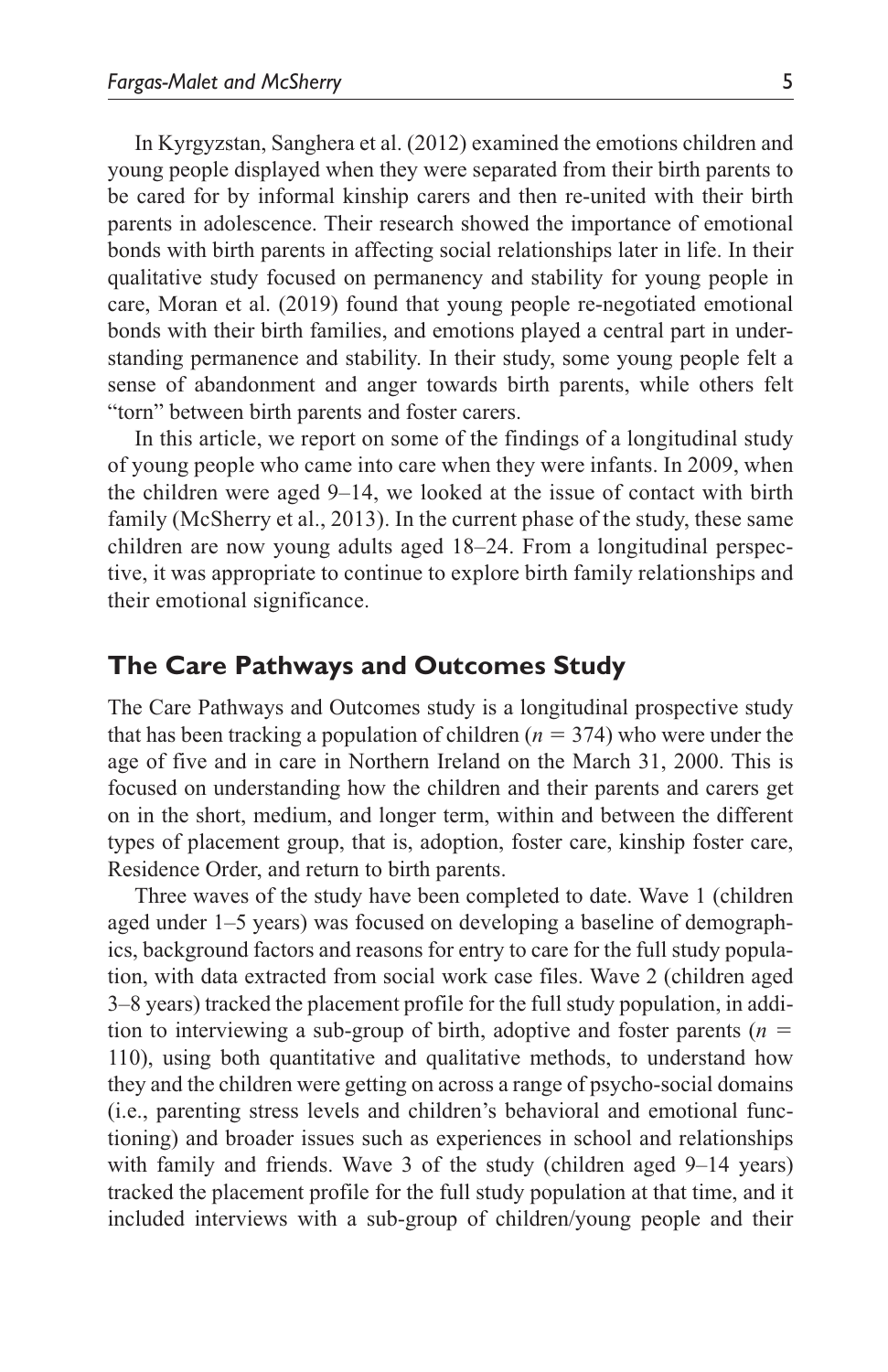parents/carers  $(n = 72)$ . These interviews again applied both quantitative and qualitative methodology and focused on a fuller range of psycho-social domains (i.e., parenting stress, children's emotional and behavioral functioning, children's attachments, children's self-concept, and children scholastic aptitude), in addition to broader issues such as school and peer and family relationships. Findings from these first three waves have been reported elsewhere (McSherry et al., 2010; 2013; 2016).

Wave 4 of the study (children aged 17–25 years old) is ongoing. To date, the placement profile for the full study population has been tracked (McSherry & Fargas-Malet, 2018) and interviews have been completed, using both quantitative and qualitative methodology, with a sub-group of young people and their parents and carers. These have focused on a range of psycho-social domains (i.e., stress, attachment, self-concept, belonging, social support, self-control, and behavioral and emotional functioning), and wider issues such as education, training and employment, sense of belonging, key relationships, key events, and physical, emotional and sexual health. This paper focuses on young people's perspectives on relationships with birth family members gathered during Waves 3 and 4 of the study.

# **Method**

### *Design*

This is a prospective longitudinal study that is employing a mixed-methods approach to exploring the perspectives of young people and their parents/ carers on their lives, both quantitatively and qualitatively, across a range of psycho-social domains.

## *Participants*

The sample for Wave 4 of the study is the same population of children that has been tracked in the previous three waves. In the current wave, a placement profile for 96% (*n* = 354) of the study population was developed on the basis of placement data provided by Health and Social Care (HSC) Trusts in Northern Ireland (equivalent to local authorities in England and Wales), through to March 31, 2016. At that stage, 63% (*n* = 259) were of 18 years or older, with  $27\%$  ( $n = 95$ ) under 18 (either 16 or 17 years old). The findings from Stage 1 of the study have been published elsewhere (McSherry & Fargas-Malet, 2018). In addition, semi-structured interviews are currently being conducted with the young people and their parents and carers, examining a range of issues.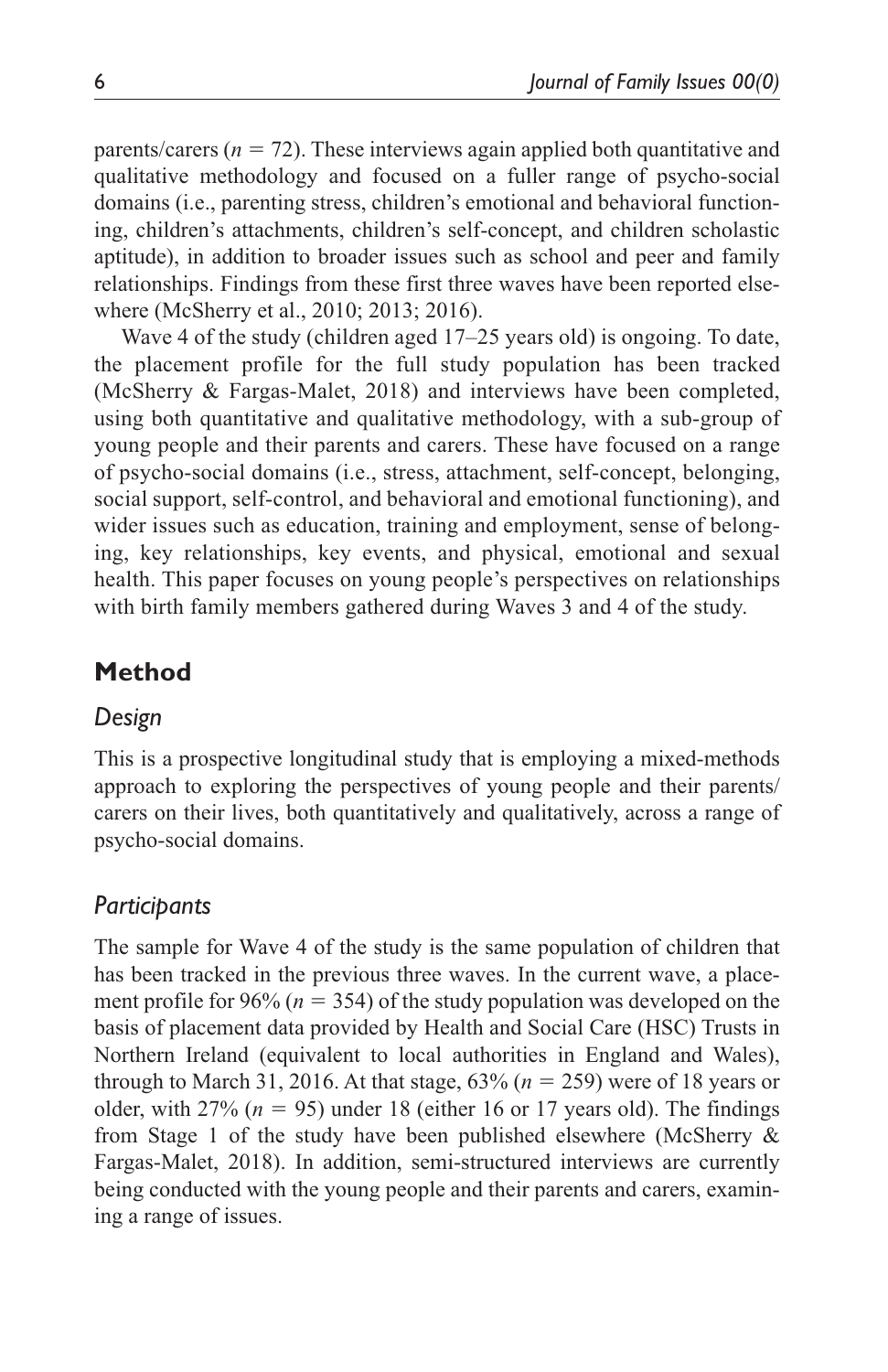This article is focused on the semi-structured interview data collected from the 41 young people who have taken part in interviews to date. For 38 of them, their parents or carers have also been interviewed, but this article focuses exclusively on the young people's interviews. The interview schedule was structured around a range of issues, already specified in the previous section. Thirty-six of them had taken part in the previous wave of the study (Wave 3), when they were between 9 and 14 years of age. In that phase, some of these same themes had been explored, including contact with birth family and key people in their lives. Regarding placement type, 14 had been adopted as infants, 8 had lived in long-term foster care, 5 had been in long-term kinship care, 12 had been subject to a Residence Order (with foster carers), and 2 had lived with their birth parents for most of their lives. They were aged between 18 and 23 years at the time of interview in Wave 4.

### *Data Analysis*

All interviews were audio-recorded and transcribed verbatim, and then analyzed using thematic analysis (Braun & Clarke, 2006). We searched for recurring themes in the transcriptions from Wave 3 and Wave 4, and identified and developed detailed codes, which were input in Excel sheets. Each sheet referred to a particular theme (i.e., education, health, etc.). For this article, we specifically looked at the sheet on contact and relationship with the birth family. Within each sheet, the rows represented the young person across the two waves and their family, and each column represented a code, such as child's level of closeness to birth family in Wave 3, and young person's feelings towards birth family in Wave 4. Two researchers from the study read the transcripts and discussed the codes. All the names provided in the results section, and those within quotations, are not the young people's or other people's real names but pseudonyms assigned by the research team, so confidentiality is assured.

### **Findings**

Young people's understandings and emotional responses towards their birth families were varied, dynamic, often complex and contradictory, and appeared to depend on a variety of factors, including their past and present interactions with individual family members; past experiences and memories; and the personal and social resources available to them. We identified four different categories, which are not mutually exclusive, as the young people in the study often fell into more than one of these groups depending on their relationships with specific family members, and they also shifted as they grew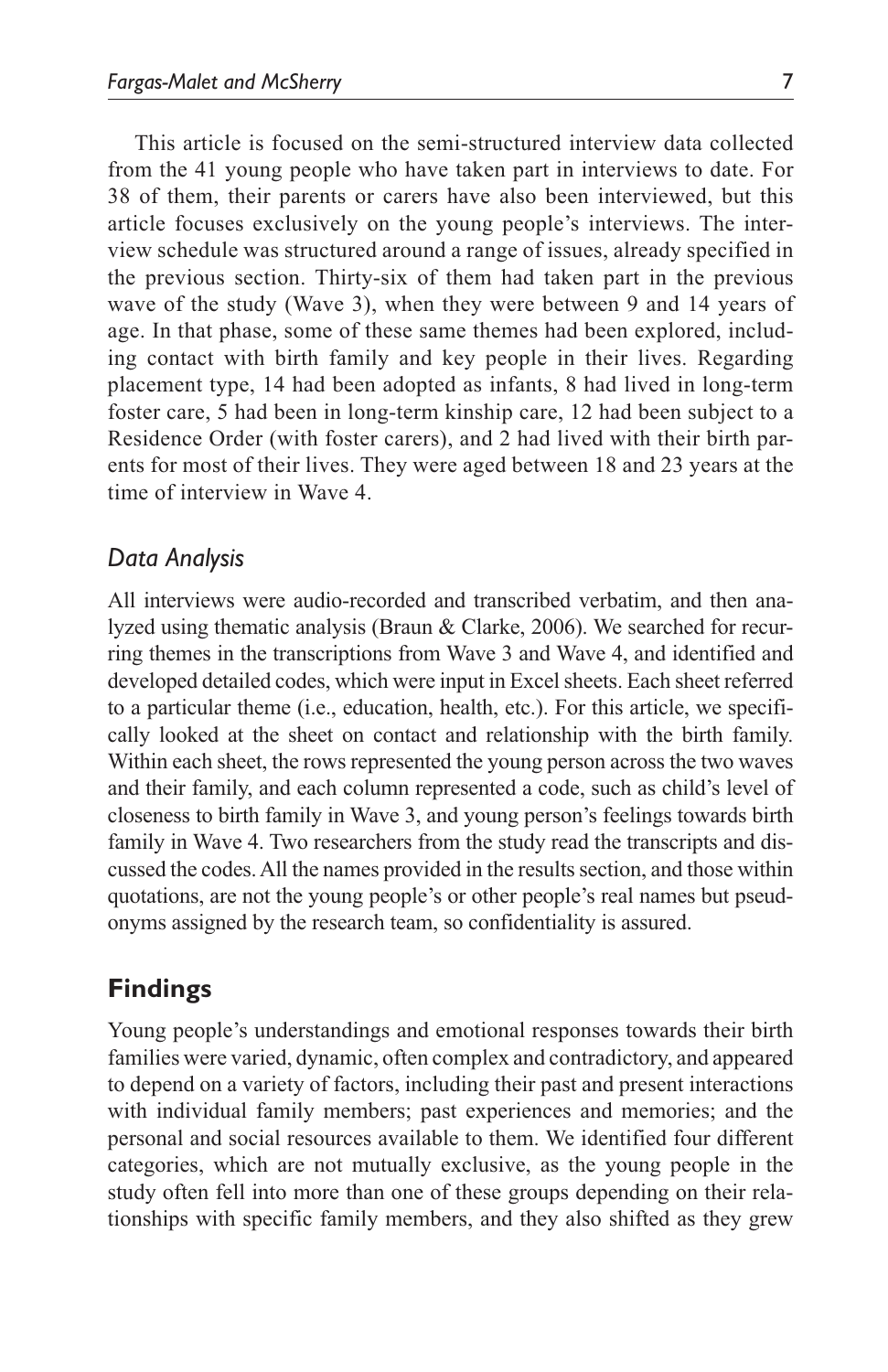older. The categories identified in the analysis include curiosity; indifference or lack of interest; contentment/satisfaction; and ambivalence or mixed troubled feelings (i.e., a combination of emotions, such as anger, guilt, sadness, shame, grief, and worry).

# *Curiosity*

Emotions can be a driving force for social action (Svašek, 2008). This is particularly intrinsic to the feeling of curiosity, as it motivates information-seeking and exploratory behaviors. Curiosity is very much linked to the feeling of uncertainty and being deprived of key information. For the young people, curiosity was also deeply linked to feelings of loss. Therefore, young people who lacked information about their birth families, or/and had never seen them or not seen them in a long time, often expressed curiosity. They felt a desire for information. These young people took action to satisfy this desire, including searching for birth relatives in social media, contacting them indirectly, arranging to meet them, or even going to live with them. The time when they remembered their curiosity surfacing (or acted on their curiosity) was often in their mid or late teenage years.

Curiosity has been a widely explored concept within adoption research (e.g., Jones & Hackett, 2011; Wrobel & Grotevant, 2019), and some of the young people who expressed being curious in our study were indeed adopted, probably because they were more likely to have been given less information and had less direct contact with their birth families. Family resemblance is a way to show biological connections (Mason, 2008, cited in Welch, 2018), and it was a source of curiosity for Julie. She first searched for her birth father on Facebook when she was about 14 or 15, and then she searched for her birth mother. However, she did not find her search particularly satisfactory:

I think more whenever it comes to my looks, I think I wanted more to see [my birth mum] because I wanted to see. . . I looked at him [birth dad] and I was "I don't look like him," so I was like "I want to find her because I want to see do I look like her then," and I think it was more the curiosity of like looking like your family that's where it came from. Because I like the way K and L [adoptive sisters] can go "oh you've got mummy's" and "You've got daddy's," but it's like a small thing. But then I was like "I wonder where I get mine from." I don't think it was about them, but I think it was more a selfish thing, where I wanted to know what I look like, why I look like that. And then I got nothing from it because I still don't think I look like them.

For other young people, their curiosity brought them to want to make contact with their birth parents. Not all the young people who felt this way were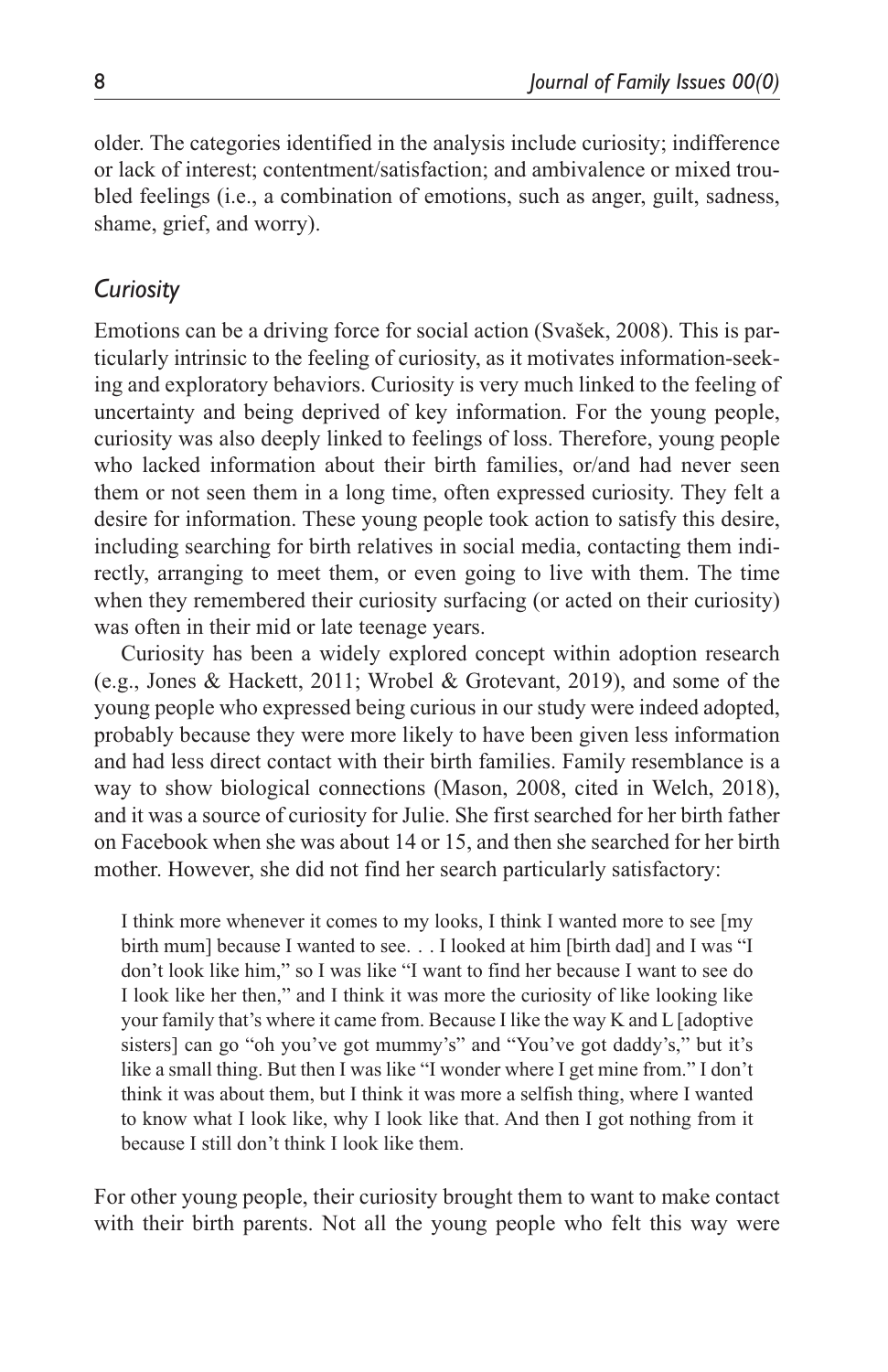adopted. Janette, who lived with a foster family since the age of two, had contact with her birth parents at the start of the placement, but contact with her mother lasted for six months and contact with her father also stopped shortly after. She felt the desire to get some answers from her birth mother. However, as Greenhow et al. (2016) found in their study of traditional and technological forms of post-adoption contact, "out of the blue" virtual contact, without prior managed contact, like the one Janette experienced, can be challenging, and she was not given any support to deal with it:

Well of course you search for them. Like I'm sure everybody does it. Yes, I've done it. I have searched for my mum and my dad. I actually found my mum in Facebook and it was the worst mistake I've done in my life. Because I did speak to her and of course I had to ask her what I needed to know. And it just turned out to be. . . Like she was really rude and [. . .] So I blocked her and. . . I haven't went looking for her anymore 'cause I know why did I need to do that? [. . .] I think I just needed to know. I needed to ask her "does she ever think of any of us?" like "does she ever regret what she'd done?," well, it wasn't really her choice anyway so . . . I think I was just more annoyed at the fact the way she got on, but I haven't been looking for her ever since.

Some adopted young people also made contact with their birth parents, but, in their case, they knew they had to wait until the age of 18 to do so. Brendan never had any contact with his birth family during his childhood years. When he turned 16 or 17, he started searching for information on his birth family. He eventually did find his mother, who lived in a neighboring country, and he made contact with her. He told his adoptive parents after he had found her, and subsequently his birth mother booked flight tickets for him to go and meet her. He did not regret his decision to search for his birth mother. He regarded it as something that he had to do. When asked why he searched, he answered:

. . .curiosity, being nosy probably is another one. You know, at the end, it's things that everyone should know, and should want to know as well. [. . .] I was definitely glad I did do it. It was a bit of a hard time, but I was definitely glad I'd done it. I think if I didn't do it, then you know, I would still be sitting here probably regretting not doing it.

For two other young people in our study, their wish and longing for one day meeting their birth parents was crushed, and they were left with feelings of loss and grief, after finding out their birth mothers had died before they turned 18. Olivia remembered faintly that she used to see her birth mother once a week when being fostered in the early years of her life. Contact stopped, and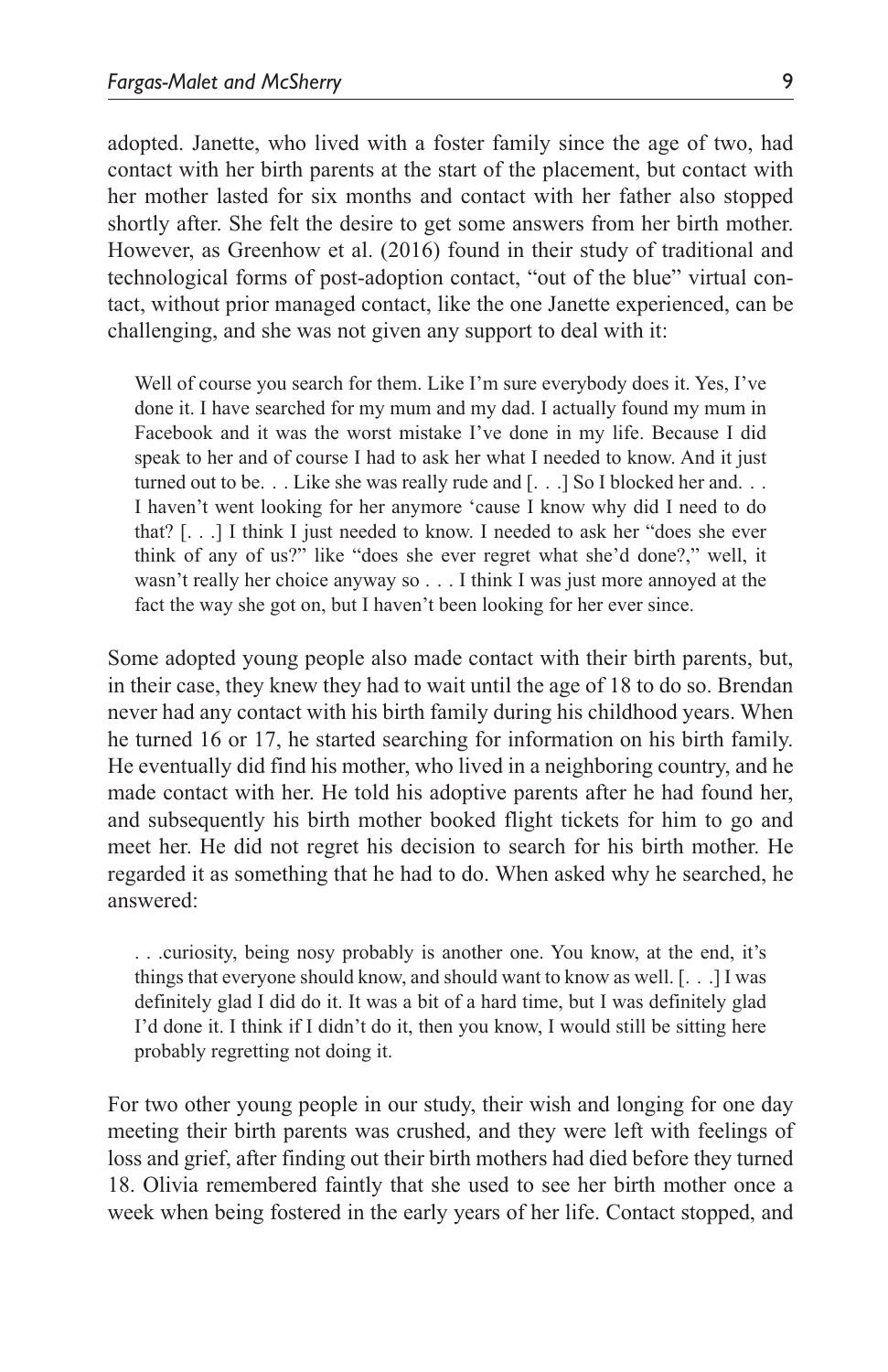she was then adopted. She continued having post-box contact with her birth father (i.e., he sent letters/cards to her at birthdays and Christmas) throughout her childhood. When she was interviewed at age 10, she expressed curiosity regarding her birth parents, and included them both as part of her family. She considered them as very close to her, despite not seeing either of them. She also told us that she would go and see her birth parents when she was older. She expressed sadness about her past because she did not get to stay with her birth mother. She said that it bothered her that she did not know them. Olivia's birth mother passed away when she was 14. In a more recent interview, she described this as one of the most challenging events in her life. Her account in the earlier interview substantially contributed to understanding her emotions in the current stage. However, she found herself unable to express her feelings of loss to anyone who she felt could really understand, as she did not know any other adopted youth. She also explained how she met her birth father when she turned 18, and described it as a positive experience:

Because no one does really understand, it's really hard to talk to someone directly because they can't connect to it. [. . .] It was really hard because obviously like I never blamed her for any of it. And obviously a part of me, because I wasn't allowed to see her until I was 18, and a part of me always wanted to. And the realization of not was hard. But . . . I met my dad there a while, just before Christmas. So it was weird but it was good.. . . We exchanged emails but . . . obviously with me being on my course, I didn't want to . . . I just said I would be in contact over summer if he would be willing to meet again. That was it.

Others, like Niamh, who grew up with her paternal grandfather and birth brothers, also wanted to find out more about birth relatives and maybe even contact them. However, despite not being deceased, other circumstances prevented them from doing so. In her interview in 2009, Niamh said that she considered her father to be part of her family, although she had not seen him for many years. She also thought of her birth mother as being part of her "distance family" despite not seeing her either. For her, the emotional significance of her birth parents appeared to endure until early adulthood. Niamh had found her father in Facebook and discovered that he had started a new family. Her father had sent her letters throughout her childhood, but a few years previously, he asked her to meet with her alone, excluding her brothers (i.e., his two sons). She felt that this would have been wrong and unfair to her birth brothers, so she never went ahead. She never found her mother either, but talked about her desire to do so:

Untraceable. She doesn't want contact. And I'd like to know her. I would actually really love to know her because you know, sort of not having really much of a mother figure in your life, it's sort of . . . and I'm always really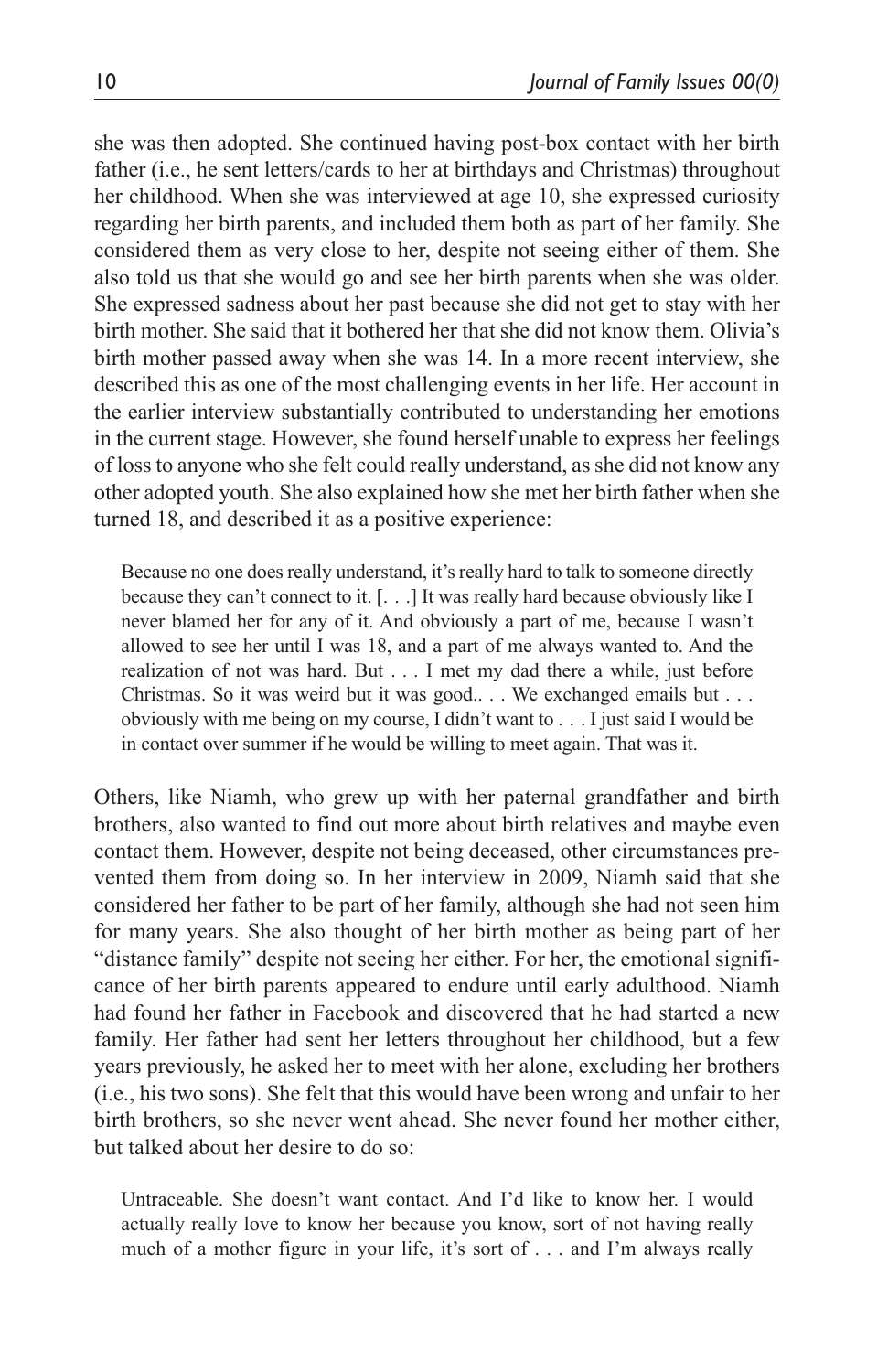curious to sort of . . . because I obviously have half your genes, half of my genes are yours, so . . . I'm curious.

Other young people in a range of placements (adopted, in foster care and subject of Residence Order) took their actions further by going to live with their birth parents. Similar to other studies (Wilson et al., 2012), their accounts often reflected the power of actual and idealized ties to birth families, as they made eager attempts to rebuild relationships with parents, despite current or past difficulties. For William, who was adopted, this experience turned out to be rather challenging, and his conception of his birth family, as well as his interactions with them, changed as a result of it.

Curiosity mainly drove it. Just to see . . . what it was like.. . . It just happened. I can't even describe how it happened because it happened so quickly. [. . .] [My birth mum] had repeat alcohol abuse. She said she was clean for so many years, but she was still going back to it. I didn't know about this, but she had a younger son, who was 14, 15 at the time.. . . We got on at the start. But the way I see it is that he was putting on an act and then he started to show his true colors and then it was just worse, worse, worse. [. . .] I had to call the police to get myself removed. It was that bad. [. . .] there was social workers for the younger brother involved then. So they'd arrived, she was nowhere to be found. . . I rang, she said, "Right, leave it. Just tell her to go away." She couldn't go away. I rang again and she goes just "blip, blip, blip," and I goes "right, get back here no," and she came back and all hell broke loose basically.

Similarly, Rose went to live with her birth father when she turned 18 for a brief period. She had grown up with foster carers, who obtained a Residence Order for her. She had contact with her birth parents, but when she was four and a half, there was an incident with her birth mother, who had been drinking and set the house on fire, and the birth father became violent. When we interviewed Rose at the age of 12, she told us that her parents scared her, and recalled this incident. In contrast, when we interviewed her recently as a young adult, she included her birth mother as part of her family, although she had died 6 years previously. Regarding her recent experience of moving in with her birth father, Rose recalled how it turned out to be unsatisfactory:

And then we started like building a bond, but ever since it is gone. Because I thought building a bond after all those years would have worked but no, he didn't really care, because he was coming in, walking straight past me.

When asked why she wanted to build a bond with her father, her answer revealed an idealized notion of birth family ties, which collapsed after her experience: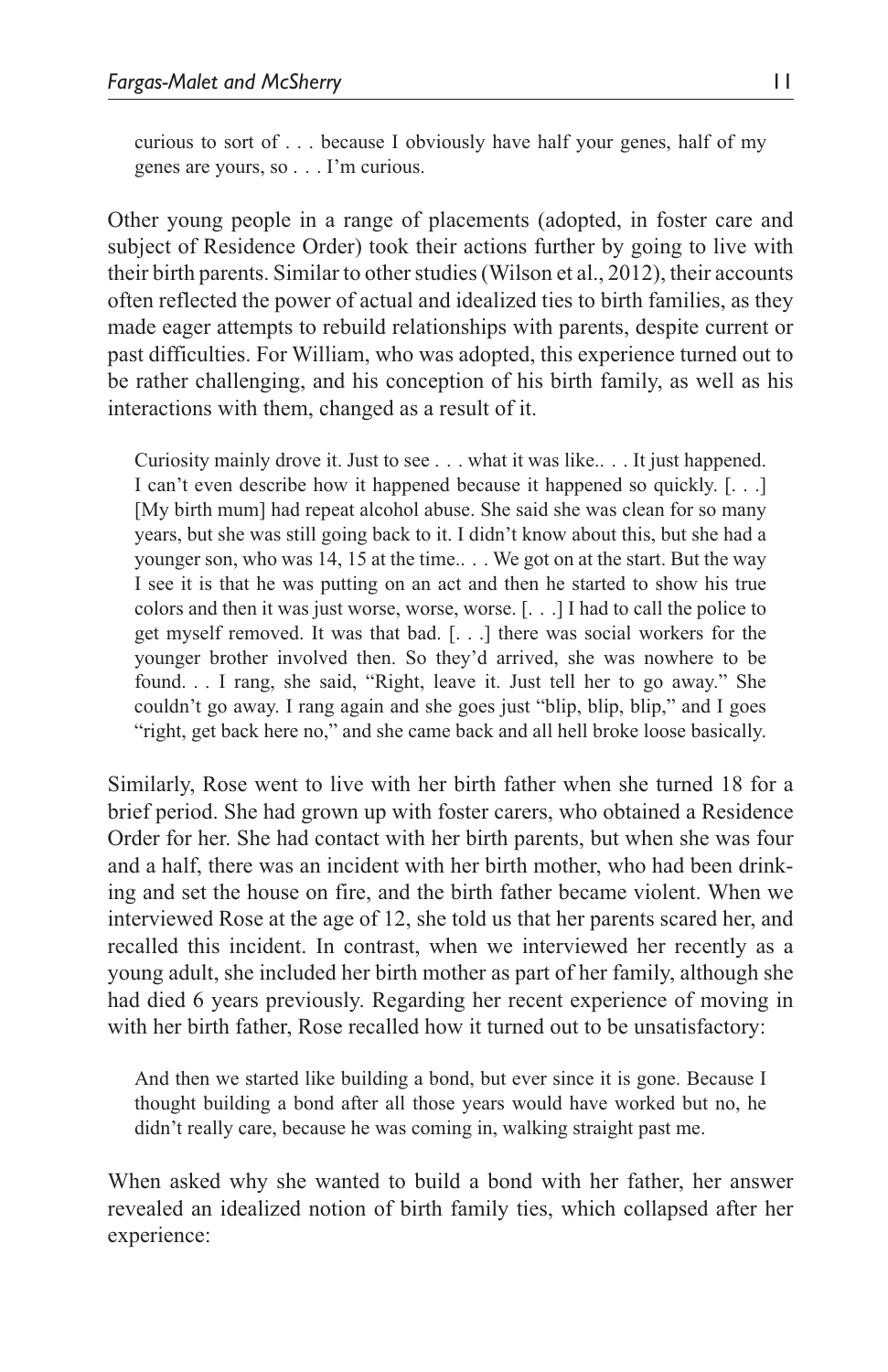Because he's my dad at the end of the day. That's how I see it. But in a way, because of everything that has happened in the past and the way he's been getting on me, I don't really want to build a bond anymore. I would rather keep it the way it is.

To sum up, while discovering new information is usually rewarding and a positive experience helping reduce the state of uncertainty, some of these youths experienced searching for and initiating contact with their birth families as difficult and often distressing. Sometimes, as a result of these experiences, the meaning and emotional content these young people had ascribed to their family relationships drastically changed. However, despite being challenging, some also considered these experiences as positive and were glad they had endured them. These narratives also showed the powerful "emotional co-presence" of birth family members, being there emotionally/psychologically in the young people's lives, despite them not always being there physically (Holland & Crowley, 2013; Skoglund et al., 2019).

## *Indifference or Lack of Interest*

On the other side of the curiosity spectrum, some young people expressed a lack of interest or indifference towards their birth family. This group of young people was heterogeneous. Thus, not all of them had arrived at this standpoint in the same way. While some young people had always felt like their birth families were not relevant in their lives and had no interest in them, other young people had displayed other emotions previously, but as a result of past experiences, had become indifferent.

The group of young people who had never felt an interest towards their birth family or specific members of the birth family included adoptees, young people who had been subject of a Residence Order taken by relatives and non-relatives, and young people who lived in kinship care. These young people had never considered these birth relatives to be part of their families, and they hardly had any contact with them. They all felt settled within the family they grew up in from a young age. Fionn, adopted as a baby, did not have face-to-face contact with any members of his birth family. His adoptive parents gave him most of the information they had about the birth family, and they shared with him letters and photographs. When he was interviewed at the age of nine, he said that he had never seen his birth parents, but he had pictures of them, and he preferred being in the family he was now. In this current phase, he made clear that he had never met them and had no intention to meet them either: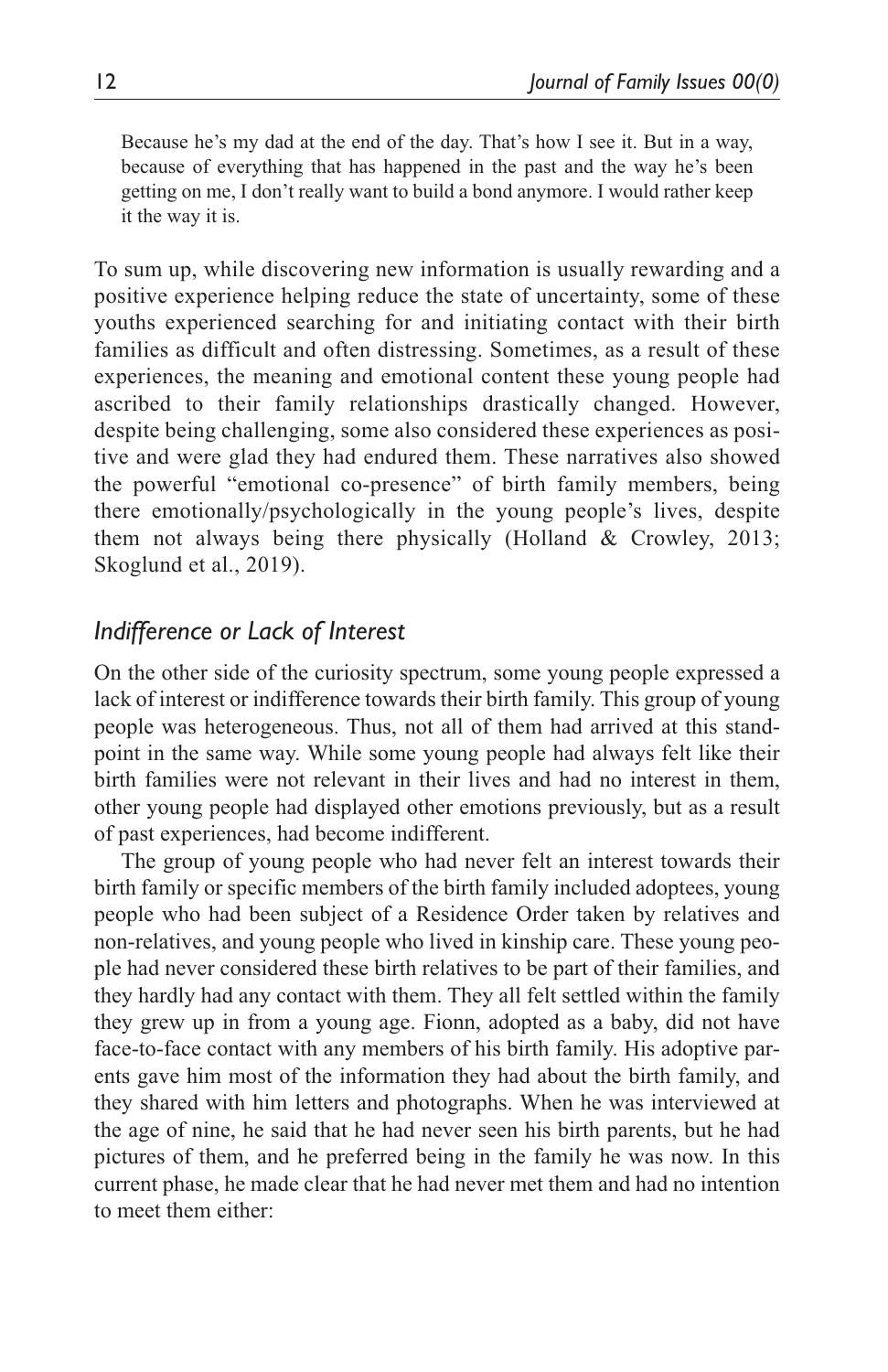I have never seen them.. . . I have never really thought about it. [. . .] knowing about your past and birth parents isn't important to everyone.. . .

Mark and Jeremy were not interested in their birth fathers, and when they died, neither of them went to their funeral. Mark, who was living with his foster mother (that took a Residence Order), was particularly critical of his birth father's lifestyle, and his death did not have much an impact on him:

Probably because he was never there, you know.. . . I didn't know him enough.. . . They phoned [my foster mother] to ask to see if I wanted to go but . . . I said "No" because there is no point in going.

Similarly, Jeremy was never interested in his father. Jeremy lived with his maternal grandmother since he was very young after his birth mother had died. He had never seen his father, as he lived in a neighboring country. According to his grandmother, he refused to go to the funeral, and Jeremy's account reflects this lack of emotion towards him:

No, he's dead. Aye, he died, I never met him. He died about five years ago maybe, I don't even know, I don't care. I've seen his picture.

Sometimes, young people had expressed mostly painful feelings about birth relatives in the past, which had turned into indifference as they grew older. This second group was also diverse regarding care histories. Madeleine, who was adopted together with her birth brothers, never considered her birth mother to be part of her family. When she was interviewed in 2009, she expressed anger and sadness about her past, and felt a sense of abandonment from her birth parents. She used to have contact with her birth parents in the adoptive family home, but it stopped after her birth father was killed when she was about five, and her birth mother failed to turn up to visits after his death. In the current phase of the study, when she was interviewed again as a young adult, Madeleine's feelings of sadness and anger had dispelled, and instead, she claimed she was no longer interested in her:

I know about her and that and I would know her to see her and that there, and I'm not even interested, she's not interested like. I was in [town shop] last Saturday and she was there with her boyfriend, she's just. [. . .] No, probably [doesn't recognize me] like I've changed a while lot, but I'm not interested.. . .

In contrast to Madeleine, Killian had regular contact with his birth parents and siblings throughout childhood. Killian grew up with a foster family, who took a Residence Order for him. As a young child, he considered his birth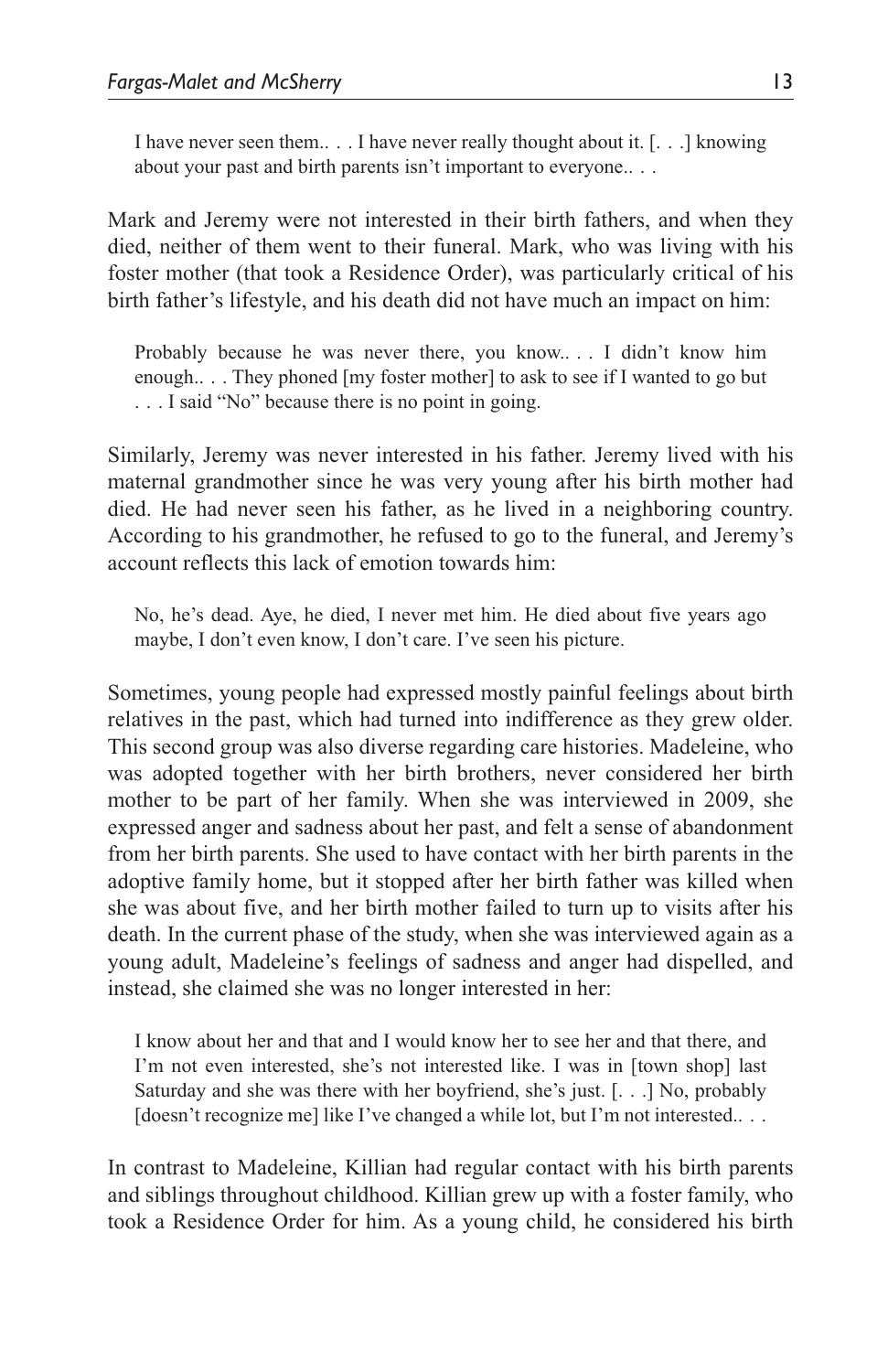family as part of his family, but he did not feel very close to them. As a young adult, his feelings had shifted, and he did not consider them as part of his family anymore. He had not visited them for some years. He stopped visiting them after his mother started drinking again. In addition, his birth family became confrontational when he changed his name:

There was a period there where she never drank- and I sort of thought right you've grown up now so I will come up and see you. So I went up and everything was alright and then went back up a week after and it was absolutely hectic with the drinking it was just . . . all the situations were going on at once. So I sort of thought to myself right I'll take myself out of this. [. . .] that sort of kicked up a whole fuss just about getting my name changed and I just thought, "You know what? if you are going to be that childish rather than just dragging it on for this long, then just don't talk to me." [. . .] So that's whenever I did sort of stop talking to them. They did ask me to come up and they did try to get in contact with me but I wouldn't.

James also had contact with his birth parents throughout most of his childhood growing up in foster care, but he expressed indifference towards his birth family as a young adult. When we interviewed him at the age of 13, he felt sad about his past, and wished his parents would "stop drinking". He worried about it before having contact visits with them, and whether they would turn up or not. As a young adult, James remembered his parents failing to turn up for contact visits and the impact that had in his emotional wellbeing:

I just knew I wasn't with my mummy and daddy. But now I don't even care about that. I don't even bother with themuns, I couldn't care. . . most of the times they wouldn't show up and then that there messed my head up even more.

However, despite him claiming not to care anymore, he did express anger and frustration towards them. His emotional response appeared greatly connected to his parents' breach of what he considered as fundamental obligations to him, that is, giving up drinking and turning up to see him:

And from that there moment, it made me go mad.. . . You just sit and think about it. Do you see now when I am in bed, I still just think about it.. . . I said to my mummy and daddy and all like. I said to them "you f\*cked my head up." They don't see themselves as having done anything wrong.. . . They are still drinking like. Well my dad is in jail now. She was given a choice, to drink or kids? And they picked drink, so. . .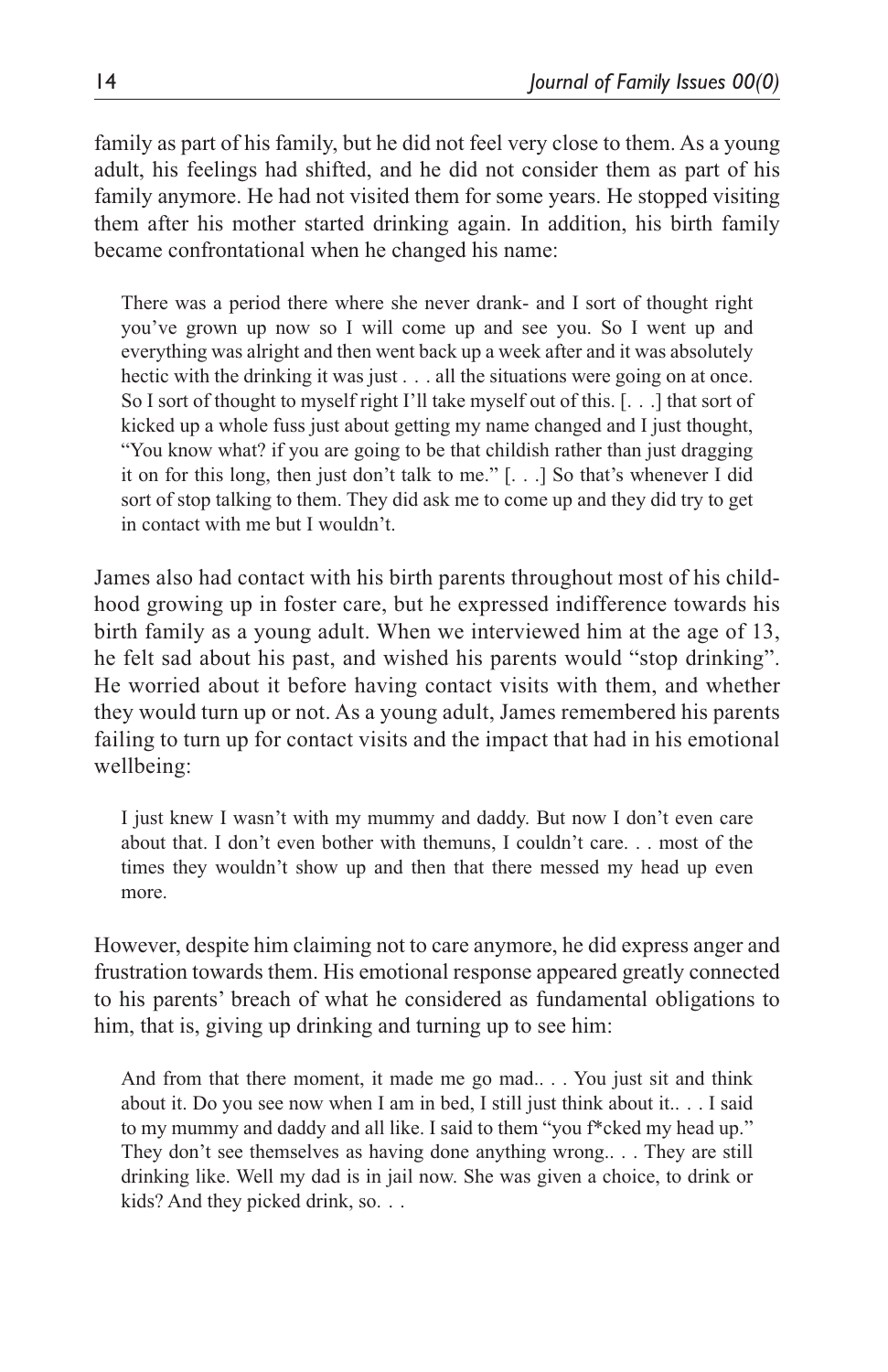Brandon had also felt rejection from his birth family as a young child, which had affected his emotional wellbeing to a point where, as a young adult, he claimed that he felt nothing for his birth mother and had no relationship with her. When interviewed during the previous wave of the study as a 14-year old, he did not consider his birth parents to be in his family, but he considered his older brothers to be. As a young adult, Brandon explained how his mother kept one of his siblings, but she left him in state care, and how this had emotionally wounded him:

Up until seven, I would have been in a few homes with one of my brothers. And then our mother took him home and left me in the system. I think that was a big thing. I got really bad after that happened. So from about seven to ten when that happened, and then I was sent to more homes, I think I just gave up then. So, I had to protect me at a young age and stuff. [. . .] Something happened at around ten. I'd met my mother, and I talked to her. And we had a talk and she basically disowned me there and then that day. Yeah, and she just said never come home, and that she didn't care about me and stuff like that.. . . I think that was the make-up of me that day, and then after that, I just didn't have any emotions or any. ..

To sum up, young people who expressed a lack of interest towards their birth family or particular family members often had a strong sense of belonging to their alternative family (whether foster, adoptive, Residence Order, or kinship), and no longer felt (or had never felt) that their birth families were part of their family. This was especially exhibited in family displays (Finch, 2007), such as Killian changing his own surname. While some of these young people had never felt in any other way, others had felt some emotion towards their birth family previously, such as sadness, a sense of abandonment and anger. For a few like James, some of these feelings persisted in some way.

### *Ambivalence or Mixed Troubled Feelings*

Ambivalence has been regarded as a "mixed emotion" comprising mutually contradictory feelings towards the same individual/object (Weigert, 1991, cited by Jacobsen [2019] and Finn [2013]). Some young people struggled with complex and contradictory feelings towards family members. For most of these young people, relationships appeared problematic. As previously noted in narratives like Brandon's, they often recounted stories of rejection and abandonment, which led to feelings of anger, resentment, hurt, and loss. When interviewed for Wave 4 of the study, Nichole talked about these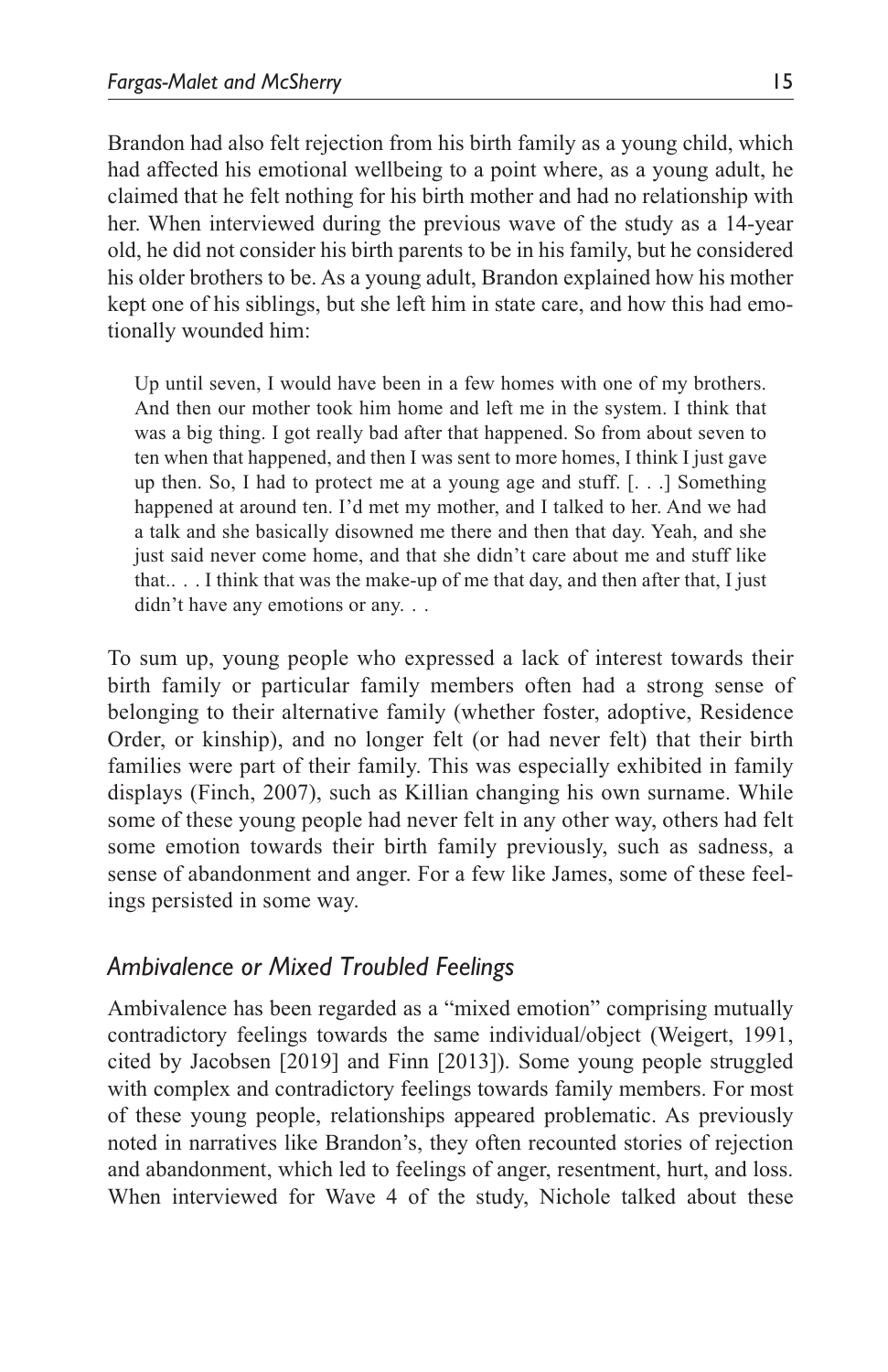troubling feelings towards his birth father. She had lived with a foster family since she was a baby, and they had taken a Residence Order on her. As a child, she used to go to see her birth parents regularly, but that stopped when she was quite young. During the interview, she recalled her earliest memory, which was going to see her birth father when she was about five and him not turning up. At present, while she was still in touch with some birth family members, her relationship with her father remained inconsistent and challenging, often involving social media difficulties:

My dad added me on Facebook when I was 16. And then a few of his sisters added me and his ma and dad. I had a big fight and argument with my dad, I know that. I took a lot of anger out on him. It actually felt kind of good like but. . . [...] Yeah, not really knowing anybody and then getting a load of messages "God we missed you," and all I am sitting like "you knew where I was and I don't even know you." I don't take well to that. [. . .] It is really hard to explain, mixed feelings, you don't know how you feel, and then you think about it and then that's when you start to get angry when you think about it. [. . .] I talk to my auntie sometimes. She used to phone me like every day and now I just talk to her every other day. I talk to a few of my cousins. My dad, he will block me and then unblock me again on Facebook.

Anna also felt anger and resentment towards her birth mother, when the latter contacted her in her late teens, after a long period of absence. Anna grew up in foster care with one of her birth brothers. She had contact with her birth parents until she was about 13 or 14, although her parents often did not show up. When we interviewed her as a child aged 12, she expressed her wish for her parents to give up alcohol. When she became pregnant in her late teens, her birth mother approached her and showed interest for her expected grandson, and that fueled her anger. She also recalled an earlier incident where her mother did not recognize her:

I would have went to my sisters and stuff, and then there was one time that I went round to my mum's with my sister and she basically put her hand out and introduced herself and she said, "Hi I am [sister's] mum, nice to meet you." So I was just like, "Hi, I am Anna, your daughter," do you know that way? [I felt] rubbish yeah. I was just like, it is a disgrace. So I think like the more things are done, the more I just get angry about. And then once the child was born, she thought she was going to be Granny of the year, and she doesn't understand, she starts with me first, before she can start with my child. [. . .] As soon as I was pregnant. And she was in touch all lovey dovey and "I am going to get him this and that." But I just said to her, "At the end of the day, what about me? Not once in that conversation have you asked 'how are you? Do you know that way?' 'Like I am your daughter'."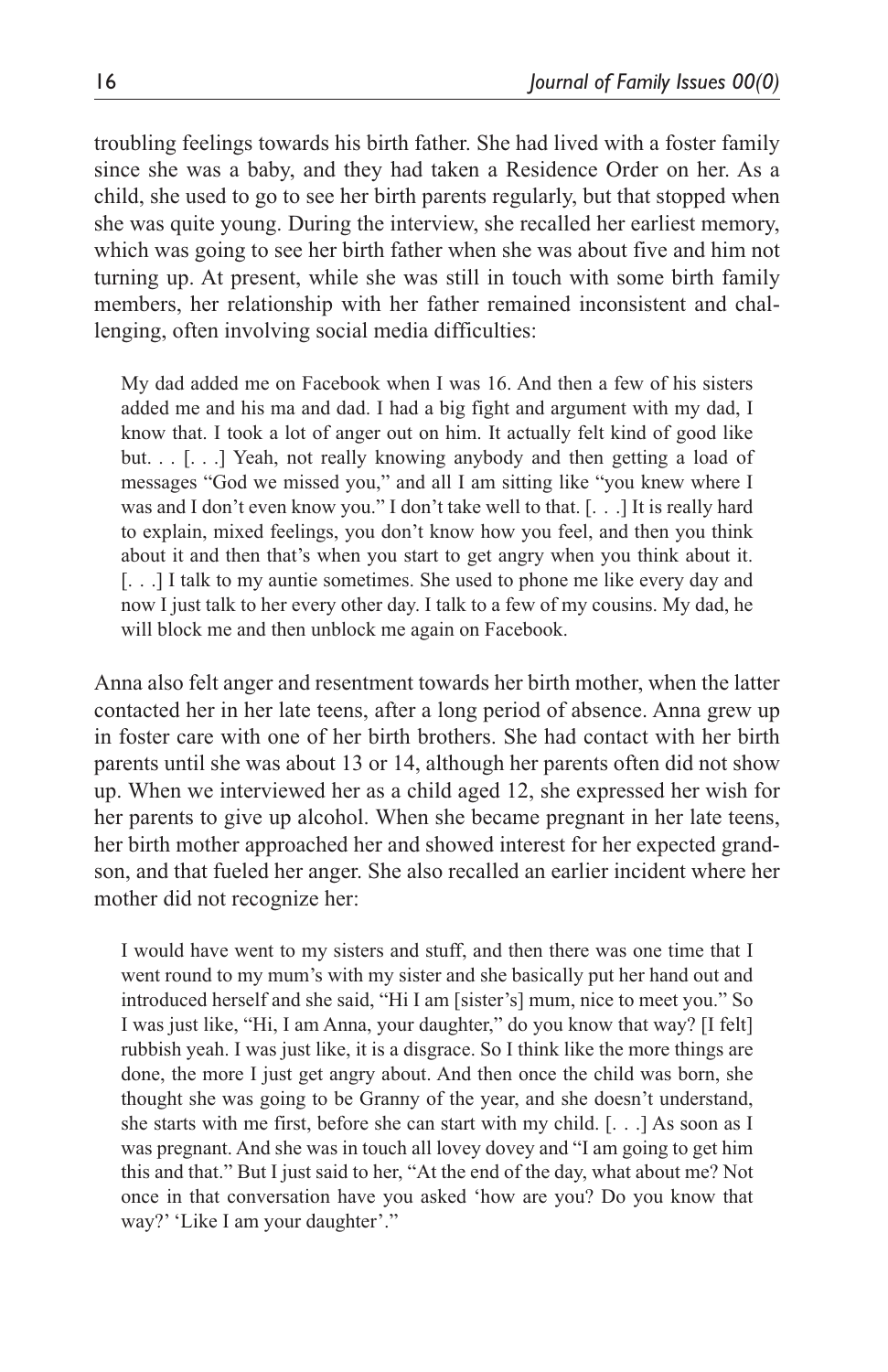However, despite having these negative feelings, Anna also expressed her wish to understand her birth mother and the circumstances that led her to become looked after. That was her motivation in trying to obtain her files and doing some life story work. In her narrative, she appeared to have an internal debate with herself between what she felt (i.e., animosity) and what she thought she should feel (i.e., empathy, compassion):

But I think it will just be like, a thing for me because at the minute I just don't see my mummy as, like in my head I just don't like her but at the same time I have to understand that being an alcoholic is a disease as well, do you know what I mean? You know like it is an illness but I just need to understand the things why, so maybe one day I can forgive her, do you know that way? because if anything did happen to her, I would probably still be upset, you know that way? but I would still probably not even show up, do you know that way?, if anything did happen. I think I just need to find out so I can . . . for my own peace of mind.

Mia also struggled to understand how her birth mother did not change her self-harming lifestyle. Mia had lived with a foster family for most of her childhood subject to a Residence Order, but that relationship broke down when she was in her late teens. She had been seeing her birth parents regularly every three weeks, but contact stopped for about six or seven years when she was in secondary school. As a young adult, she claimed not to fully know why, as her mother "never tells me the full story." When we interviewed her as a child at the age of 12, she had just started secondary school and had not seen her birth mother for a few months "because she had to settle into junior school." She told us then that she was going to see her soon, and that she enjoyed seeing her. As a young adult, she explained how she regained contact with her birth mother, and that she considered her birth family as her only family now, as she had no other family to fall back on. However, her relationship with her birth mother was not that supportive due to her mother's life-long addiction:

Oh, aye, I can go and talk to her whenever I want, but she's a full alcoholic now like. [. . .] The three younger weeans that she had, she's lost them too.

Carl's narrative included a multiplicity of conflicting emotions towards his birth family, including love, dislike, and despair. Carl lived with his foster mother for many years. When he was in his early teens, he was displaying challenging behaviors and emotional difficulties caused by multiple bereavements. In the space of three years, his foster father, his birth brother, and his birth grandmother had died. In contrast to Mia, despite him leaving the foster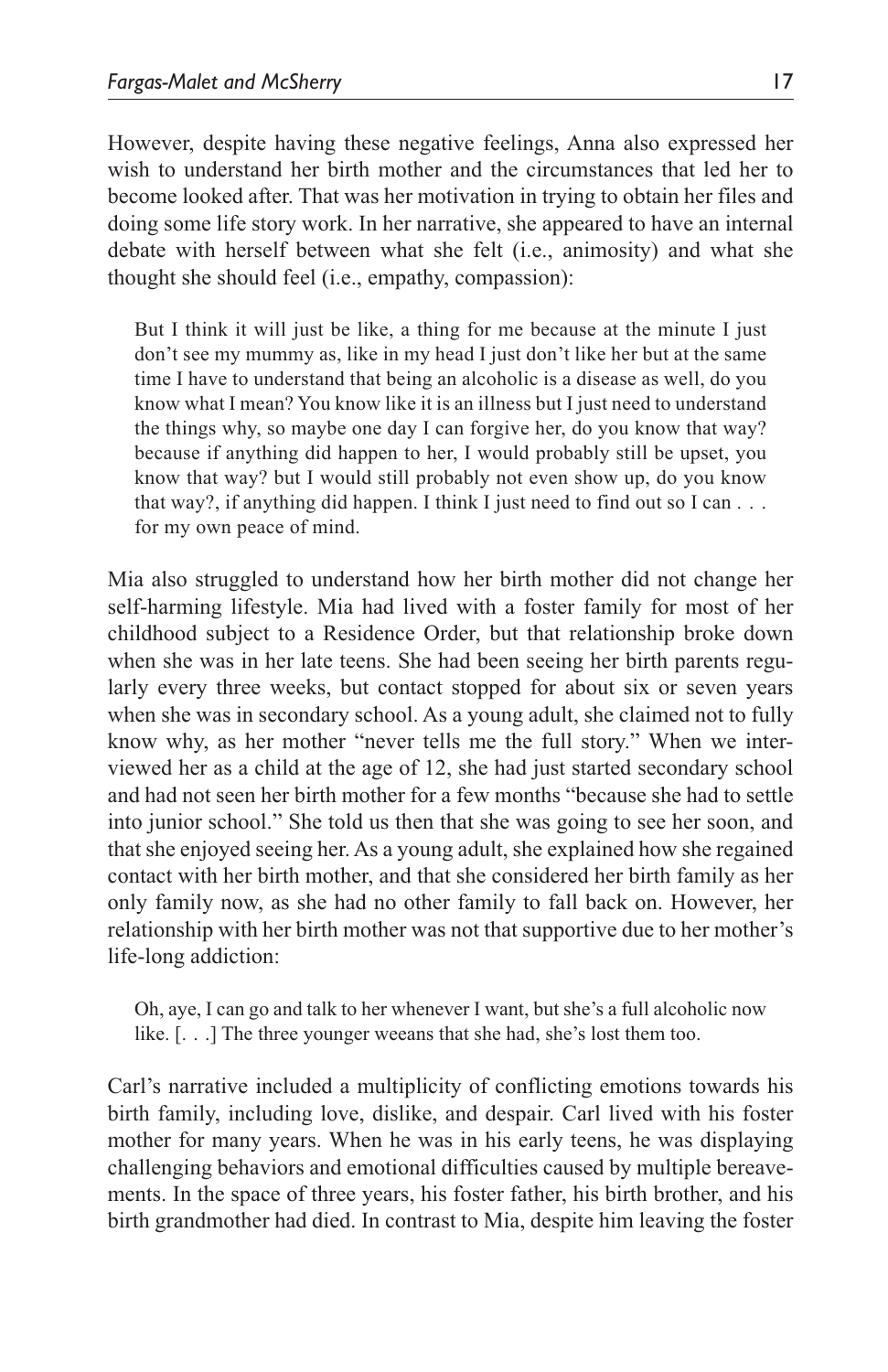family home when he was about 15, his relationship with his foster mother persisted, and they were both still very much part of each other's lives. After leaving, he moved into a residential unit for a few weeks, and then went to live with his birth aunt for about 18 months. He then moved in with his birth mother, who had a long history of drug misuse. At that stage, he started abusing drugs with his birth family. He recently was able to stop his drug-taking and settle with his girlfriend and child. When asked why he was still visiting his birth family, his response exposed the powerful cultural ideal of the "normal family" (Wilson et al., 2012):

Because I wanted a proper family, I wanted a mum and dad like [my girlfriend's] . . . I wanted a family that loved me and wanted to see me doing well.. . . I don't get that at all. I think I keep coming back to try and see if there is change.. . . But I want to see my mum get off tablets too, as much as I don't actually like her. I love her but I don't like her. I don't like her company. I'm probably wording this all wrong, but you know what I mean. [. . .] I feel responsible for my mum. I feel I have to mother my mum every time I am with her.. . . Yeah, worrying about her wellbeing.

Carl was struggling in his ambivalent position, whereby he was trying to protect his own wellbeing and lifestyle by distancing himself from family members, while at the same time, being pulled by his longing to have "a proper family" and his feelings of love, care and concern towards them. This ambivalence seemed to be the source of emotional difficulties, like "feeling low" and anxiety.

But I feel like . . . because I work and none of them can't work, and I drive and none of them drive, you know, they always have something to say about every wee thing you do, and then it just feels that you always are joke of the jack with you . . . It's not nice, it's really not nice like. Every time I'm with them, I leave upset or feeling low, every time I see my mum, I have instant anxiety, instant anxiety, even talking about it. My heart is racing now, even talking about it. I swear to God, I can't deal with her.

Sibling relationships were very important for many young people in the study. However, for a few participants, brothers and sisters turned out to be the source of very complex emotions and challenging relationships. Eric's mental health was negatively impacted when he found his birth sisters when he turned 18. Eric was adopted at a young age by the family who had fostered him as a baby. When interviewed during the previous wave of the study at the age of 11, he expressed sadness about his past because he did not remember his birth mother. As a young adult, he told us how one of his birth sisters had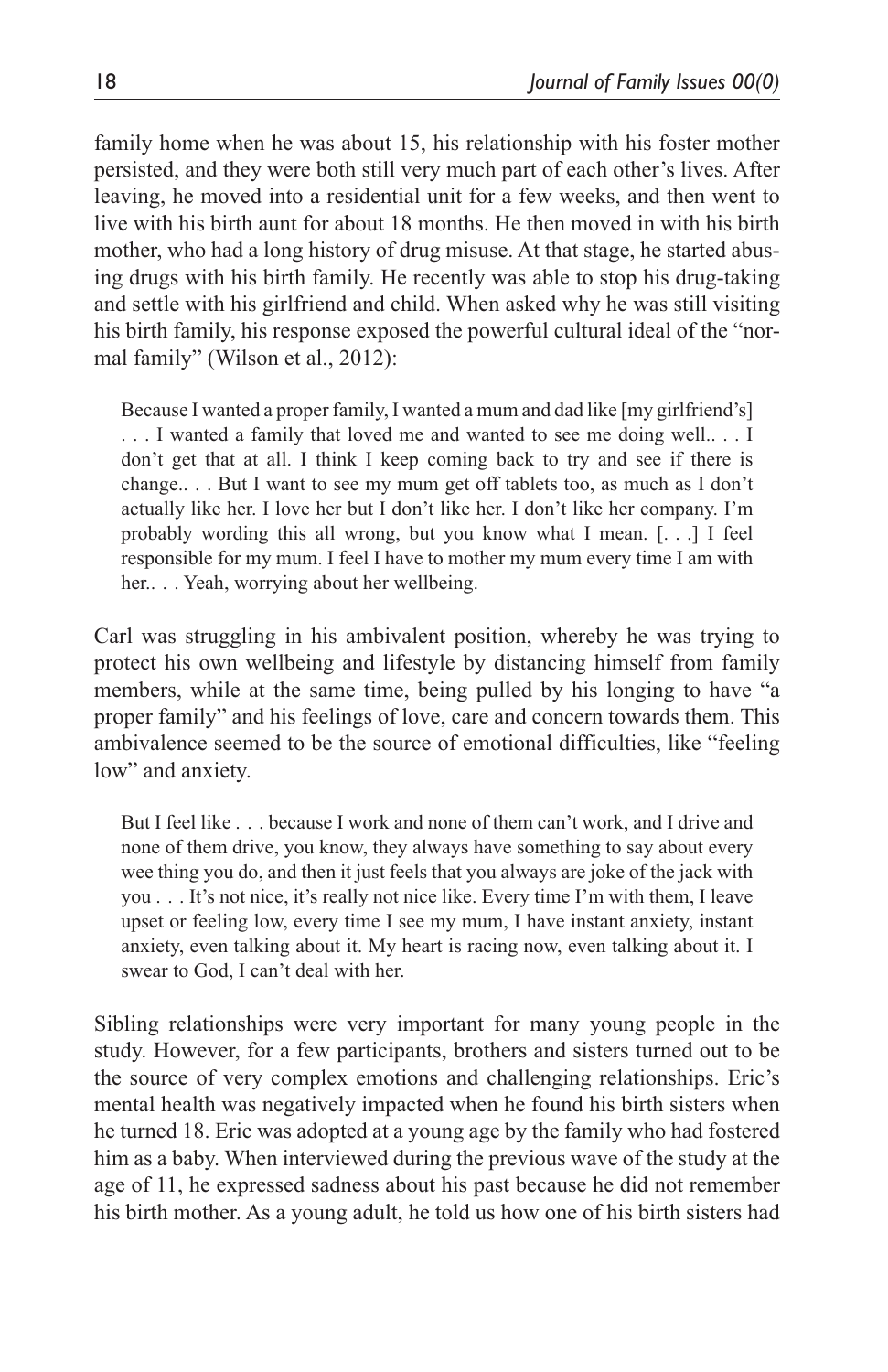recently disclosed negative stories about their birth mother and he had not been ready to listen to those:

Well, this year like I found out that I had two big sisters, that I had two big sisters. [. . .] And then it was sort of like, I got really depressed this year because of it. [. . .] one of my sisters put a load of crap on me because of, about the real family, which I didn't really want to know. It was affecting me, and I had it in my head. [. . .] They aren't bad people, but they didn't really understand what I was going through at the time.

Julie also had complex relationships with her siblings. Julie, who was adopted, felt overwhelmed by her relationship with her birth sister. As a child, Julie used to see her brother and sister three times a year, when they did different activities (e.g., go bowling, cinema, etc.). When interviewed as a child, she considered them to be part of her family, but she did not feel in any way as close to them as she was with her adoptive sisters. As a young adult, Julie recalled how she stopped talking to her birth brother, because he went back to live with their birth mother. It also appeared that her birth sister was very eager to keep their relationship going, through family practices like exchanging cards and gifts. Julie and her sister appeared to have very different expectations and understandings of this relationship. This caused an emotional dilemma for Julie, who felt a mixture of emotions, including guilt, awkwardness, dread, and pity:

I would like to get to know her, but like slowly. I feel a bit guilty, I think, whenever I meet her. [Our brother] now walked out on her. She never had a mum or a dad. She fell out with her carers like. She has nothing. And then, I think I felt I would go and make an effort to see her. And then when I went to see her, I was like this is intense. I started to get like presents and cards that were like sister. It was quite scary. And then in her Facebook it was like . . . my sister. And people were like, "Who is this person?"

To sum up, feelings of ambivalence were often not resolved. Most of these young people found it hard to come to terms with and make sense of their parents' behaviors and life situations. They craved the existence of what they considered a "normal family". However, these feelings were dealt with in different ways, including avoiding or ignoring challenging situations (e.g., visiting the birth family less or not at all) and even rejecting family members; confronting birth family members (like Nichole did with her birth father); and attempting to rationalize/understand or empathize with their birth family. Sometimes, these responses could lead to a certain harmony or to some degree of (internal or external) conflict (Connidis & McMullin, 2002).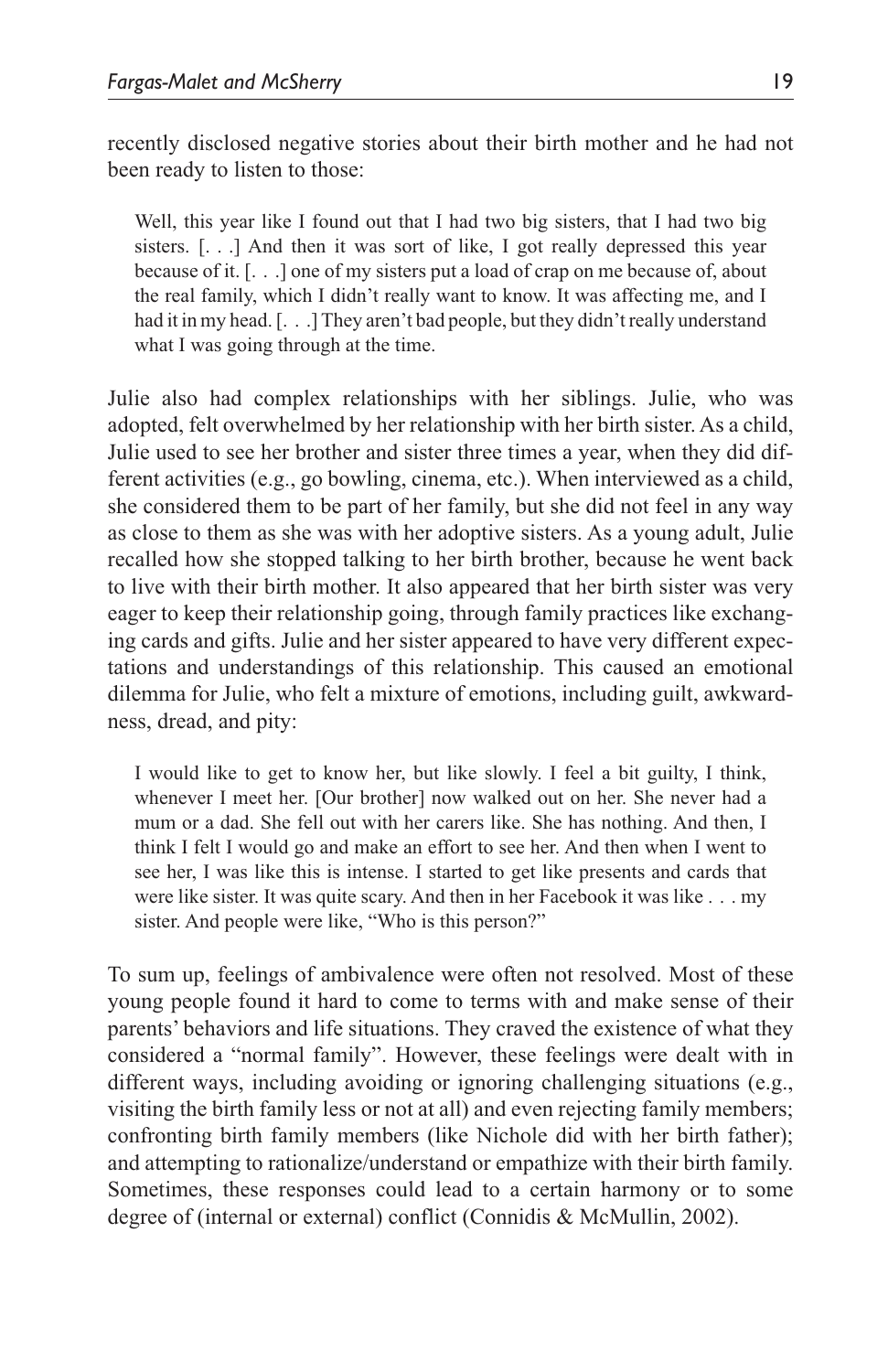## *Satisfaction/Contentment*

Satisfaction is considered one of the primary emotions (Bericat, 2016). Satisfaction or contentment is also a positive event-related emotion. Most young people that expressed contentment with their birth family relationships had always had regular contact with their birth family. Some felt that their family comprised members from the birth family and from the adoptive/foster/kinship family, although many were much closer to one or the other of the families, and they did not see them as equivalent. Either way, young people appeared to have successfully negotiated loyalties and a sense of belonging between the birth family and the family they lived with, or either with one or the other. Gavin grew up in foster care, but he maintained frequent and regular contact with his birth mother and siblings. He felt part of both families:

Even now I have a healthy relationship with both families. [. . .] My mum is my mum, and she's always been there for me, but [foster mum] is always been there for me . . . so I consider both my mums.

Gavin's foster mother and birth mother had always enjoyed a positive relationship. When he was a teenager, he had an argument with his foster mum and went to live with his birth mother for a couple of weeks, but he explained that he felt sad, guilty, and remorseful, and his birth mother told him to go back and apologize, which he did. He continued to visit his birth mother and he did that now accompanied by his girlfriend. He felt love but also guilt and hopelessness due to the situation his mother was living in:

I would see my mum and see my brothers in a bad situation, and I wouldn't really be able to help, because I wouldn't be there all the time. I still do. My wee brothers are getting at that age, 15, 16, they are getting in trouble. And I can't really help them. [. . .] It is frustrating, because I know if I was there, it wouldn't be the case, because sometimes my mum can't really . . . it's hard for her. She's a single mum and with two boys at that age. . . it's hard to keep them on [. . .] Like she's a brilliant mum. She's fine now. My mum is brilliant now, but it's not her I'd worry about. It's the two boys, it's them causing her bother, and getting her into trouble.

In contrast to Gavin, Chloe did not feel anywhere near the same level of closeness with her birth mother as she did with her foster mother, despite being content with her relationship with her. Chloe went to live with her foster family with her older birth brother when she was only 14 months and he was about four or five years old. She contrasted her own feelings with those of her brother, who appeared to feel closer to the birth mum than she did: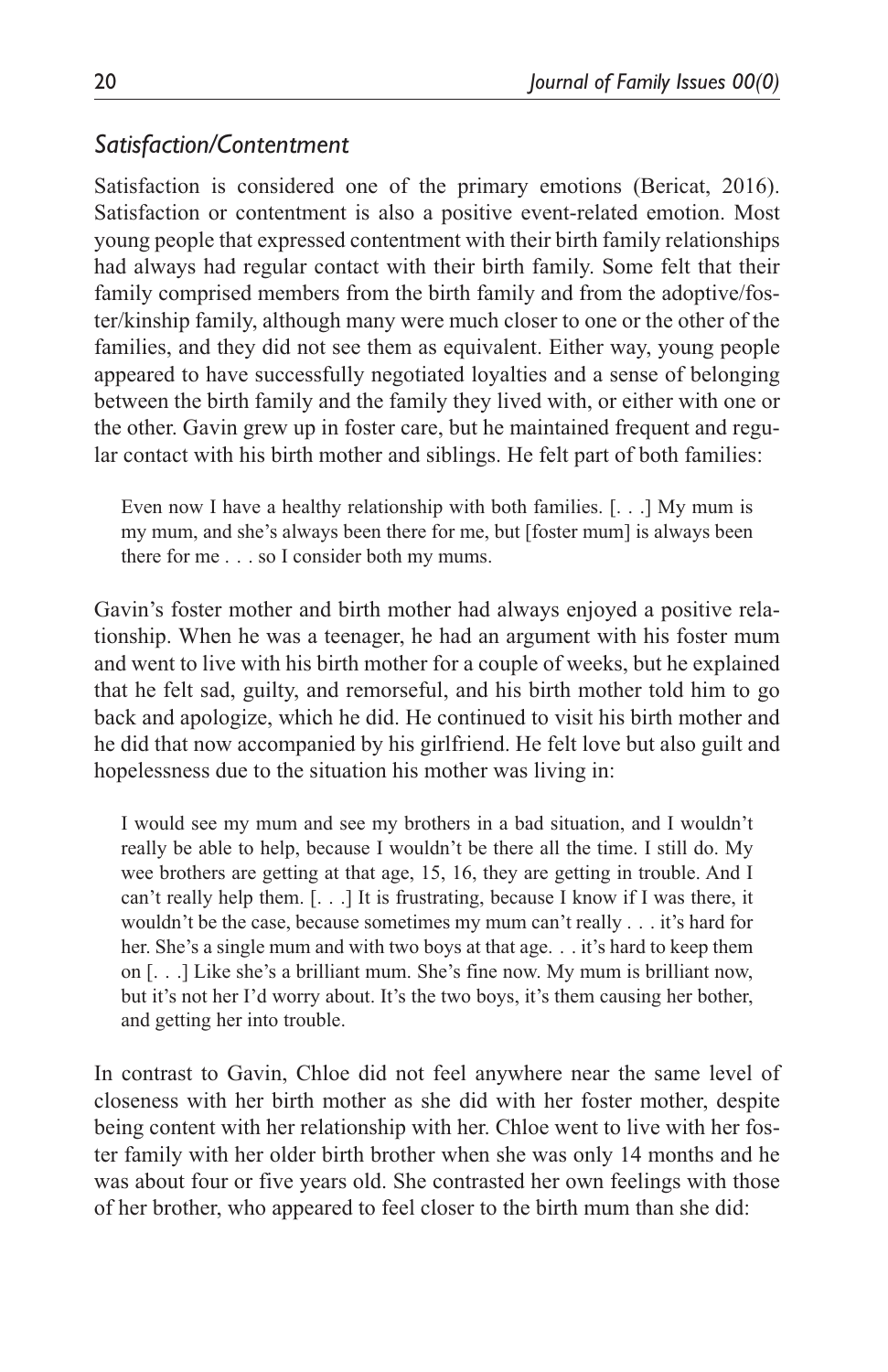He [birth brother] would still keep a relationship with the birth mum and stuff like that, I have tried to keep a relationship with her. But to me, I know as horrible as it sounds, I just can't seem to get that, you know. My mum's my mum now, and that's what it is. While he would be quite. . . he sees mum as mum now but. . . his birth mum and stuff he would still call her mum and go down to see her and.  $\ldots$  [ $\ldots$ ] He would be a lot closer to [obirth mum]. I wouldn't really have that relationship.

For young people in kinship care, there were often tension and conflict between kinship carers and birth parents. As in Welch (2018)'s study, kinship foster carers mentioned strains and difficulties in their relationships with the young person's parents. Some young people either chose to ignore these tensions in their narratives or minimized them despite being somewhat conscious of them. However, for others, family tensions created some level of emotional discomfort, which was pointed out during the interviews. Jim lived with his maternal grandfather and his wife, who took a Residence Order for him. Jim's birth mother is the daughter of the foster mother's husband from his first marriage. Throughout his life, Jim had regular contact with his birth parents and siblings, but it was not very frequent. Jim had always considered his birth parents as part of his family, but he felt his foster parents were the key people in his life. Recently, he explained how he barely went to see his birth parents in the past, just for Christmas and birthdays, but he visited them much more often now, especially his birth father. The birth parents had separated. He was also seeing his siblings more often. Although he indicated being satisfied with his relationship with his birth parents, and especially with his birth siblings, there had been situations that he found emotionally difficult in the past. For instance, the fact that he had always called his foster parents "mum" and "dad" had brought 'awkward' moments in his interactions with the birth parents, as he recalled:

There has been a few times were before they fell out with each other, it was a hard situation because you have to sort of think before you speak because you are that used to say to [foster mother] saying mum, but when my biological mum was here it was like [foster mother's name], and you just felt awkward, it didn't feel right calling her [foster mother's name]. You felt this obligation that you didn't want to hurt. . . but you used your own wee strategies to deal with it. [. . .] Yeah, it is just finding my own way to deal with everything as best I can. Bottling it up was a big problem for a long time just keeping everything inside but I started opening up a good bit when I started going with [girlfriend] so . . . Counselling as well.

For Sophie, her relationship with her birth father changed as a result of her moving out of her kinship carers' home. Her kinship carers, who were her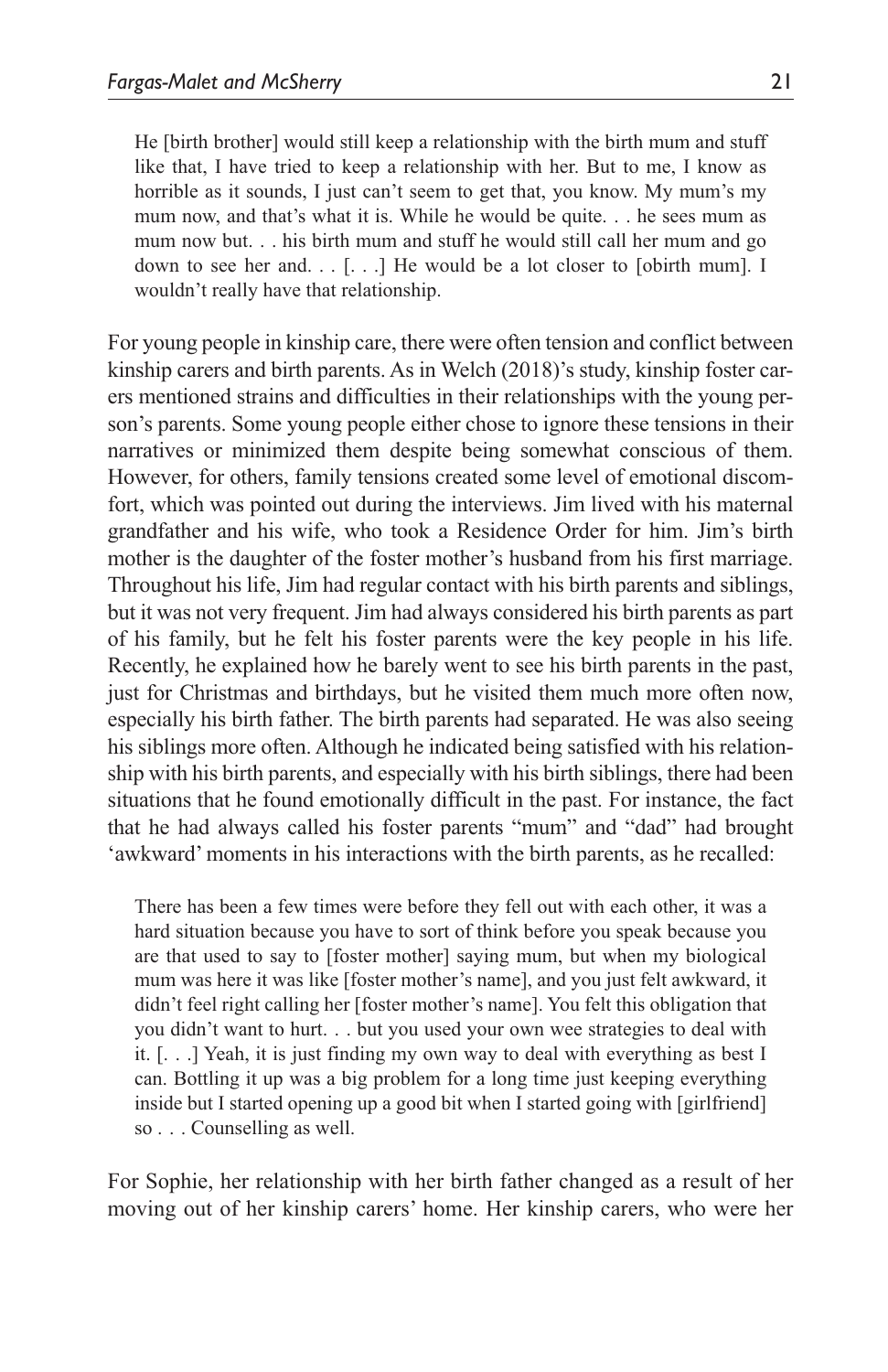maternal grand-aunt and grand-uncle, did not have a good relationship with her birth father. The relationship between the kinship carers and Sophie had broken down when she was 17, when she moved into her own apartment. Sophie acknowledged her birth father's harmful behaviors and decisions but expressed empathy towards him and feelings of affection and emotional closeness. She had built a narrative making sense of his damaging behaviors. She also emphasized her more recent experiences of receiving practical and emotional support from him, through family practices and displays, such as decorating her flat or buying things for her.

I love him. He's amazing yeah.. . . I always loved him and all, but er. . . he would have never came. . . well, he would have came sometimes, but the majority of times, he would have been the one to let me down, and my mummy would have been there. [. . .] whenever I moved in to here, my daddy was like. . . "I thank God! I can go to her now." Because he felt like he wasn't welcome, you know, and my aunt and uncle looked down on him and stuff and frowned upon him.. . . But as soon as I like moved into here, he like decorated this whole place for me, he bought me lots of stuff, and he's always been there for me, you know. I think he just didn't like the Social Services' side of it and he just couldn't deal with it, he didn't know what to do. And then, his drink problem too, it was just more important. And he just couldn't get away from it. But we are really close now compared to back when like I was living with my aunt and uncle. [. . .] And I am glad that I'm close with him because like why not? you know. . . he's not bad to me now, yes, he made some really shitty decisions and sometimes I look at him and go, "You really . . . like I don't even know if I know you because of the things you've done in your life, like you know I couldn't imagine doing," but it was his lifestyle and that's what he'd done and he has to live with that, you know, and he does.

Thus, even when young people were satisfied with their birth family relationships, they often held other feelings or had held other feelings towards them. In addition, not all of the young people in this group felt the same degree of closeness or sense of belonging. However, they had all seemed to work through their emotions towards their birth family members and the families they had lived with (i.e., adoptive, foster, or kinship families).

# **Discussion**

Two main study findings were uncovered in this article. First, regardless of placement history (i.e., whether they were adopted, had been raised in longterm foster care, kinship care, etc.), care-experienced children and young people's relationships with their birth family have a clear emotional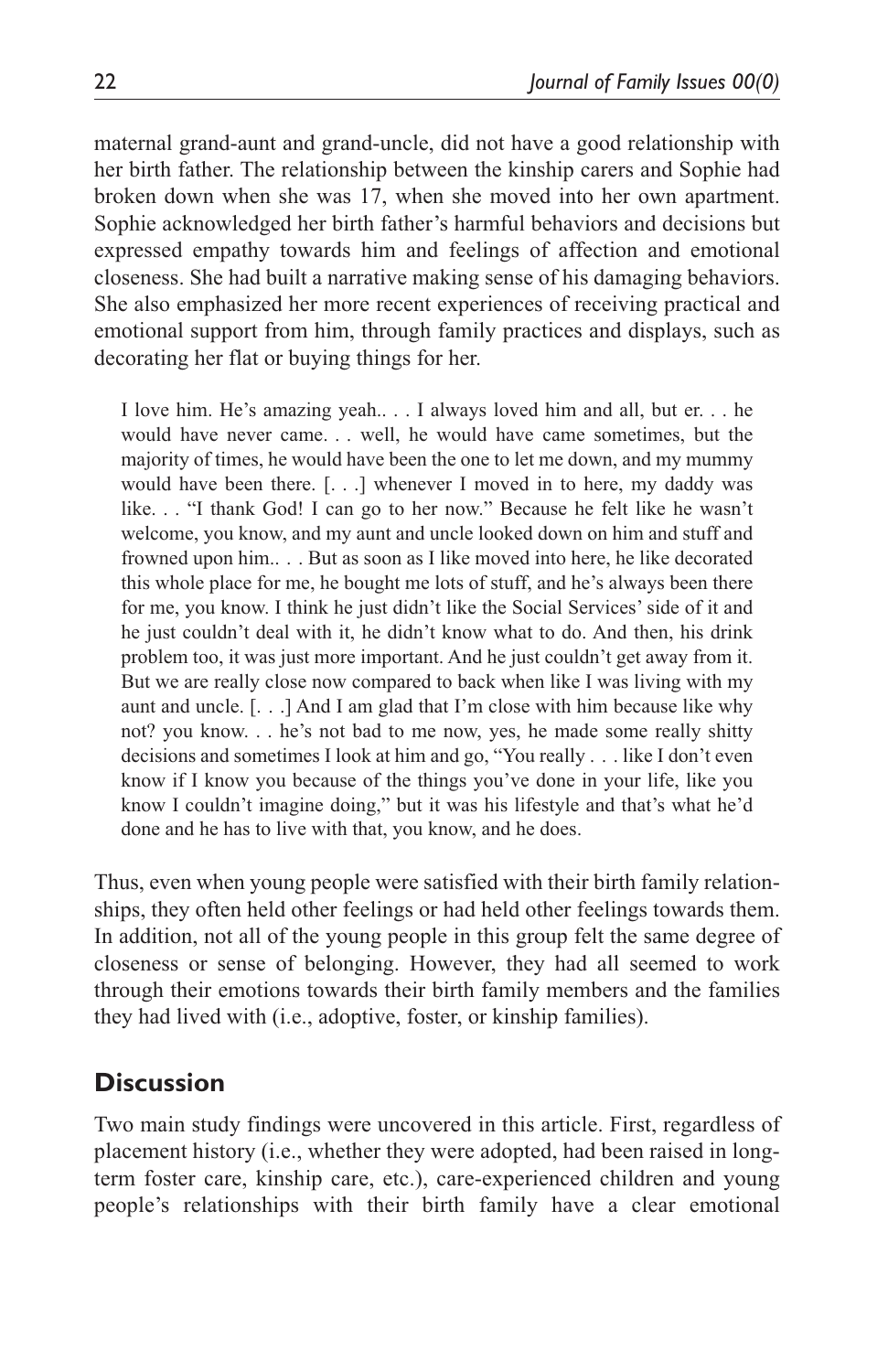dimension. Indeed, the emotional meanings attached to family can be extremely complex for young people who have been separated from their birth parents at a very early age. In this study, young participants expressed a variety of emotions towards birth family members, which included curiosity, indifference, mixed and complex feelings (e.g., anger, concern, pity, sadness, guilt, etc.), and contentment. These emotions were often revealed through family practices (e.g., attending/not attending family rituals such as weddings or funerals) and family displays (e.g., changing their family name). As in Holland and Crowley's (2013) study, we found evidence of the powerful co-presence of the birth family in the emotional world of many of the participants in the study, despite most having not seen them from a very young age. In addition, several appeared simply unable to escape relationships with birth family, despite these being frequently challenging or difficult (Skoglund et al., 2019).

As argued by Wilson et al. (2012), emotional encounters are shaped by direct social interaction, memories, imagination, expectations, and aspirations. In other words, our social existence, including social, structural, and cultural forces, shape our emotions (Jacobsen, 2019). In this study, some indication was found that young people's past experiences, memories and interactions with the birth family and the foster/adoptive family, their aspirations and expectations, and their current life situation (in terms of social support, socio-economic status, and resources) shaped the emotions they had towards their birth family. However, the emotions shown by these young people did not appear to depend on the young person's placement type. For example, for some participants in the study, their curiosity was partly product of their knowledge gaps in relation to their birth family and/ or the quality of communication they had with their adoptive/foster family, more so than whether they had been adopted or been placed in long-term foster care. For others, their ambivalence/complex feelings or their indifference was partly due to past encounters and interactions, or/and birth family members not conforming to their idealized versions of parenthood. Indeed, some young people's accounts reflected the influence of idealized notions of the nuclear family and a concern for the quality of these relationships (Wilson et al., 2012).

Second, children and young people's emotions towards birth family were not static but changed over time. Emotions were fluid and shifted depending on the changes and transitions in the young people's own lives and new experiences. Because of the longitudinal nature of this study, we were able to reveal this dynamic and fluctuating character of family relationships and the young people's emotions towards individual family members (Skoglund et al., 2019). Thus, some young people who had previously felt curiosity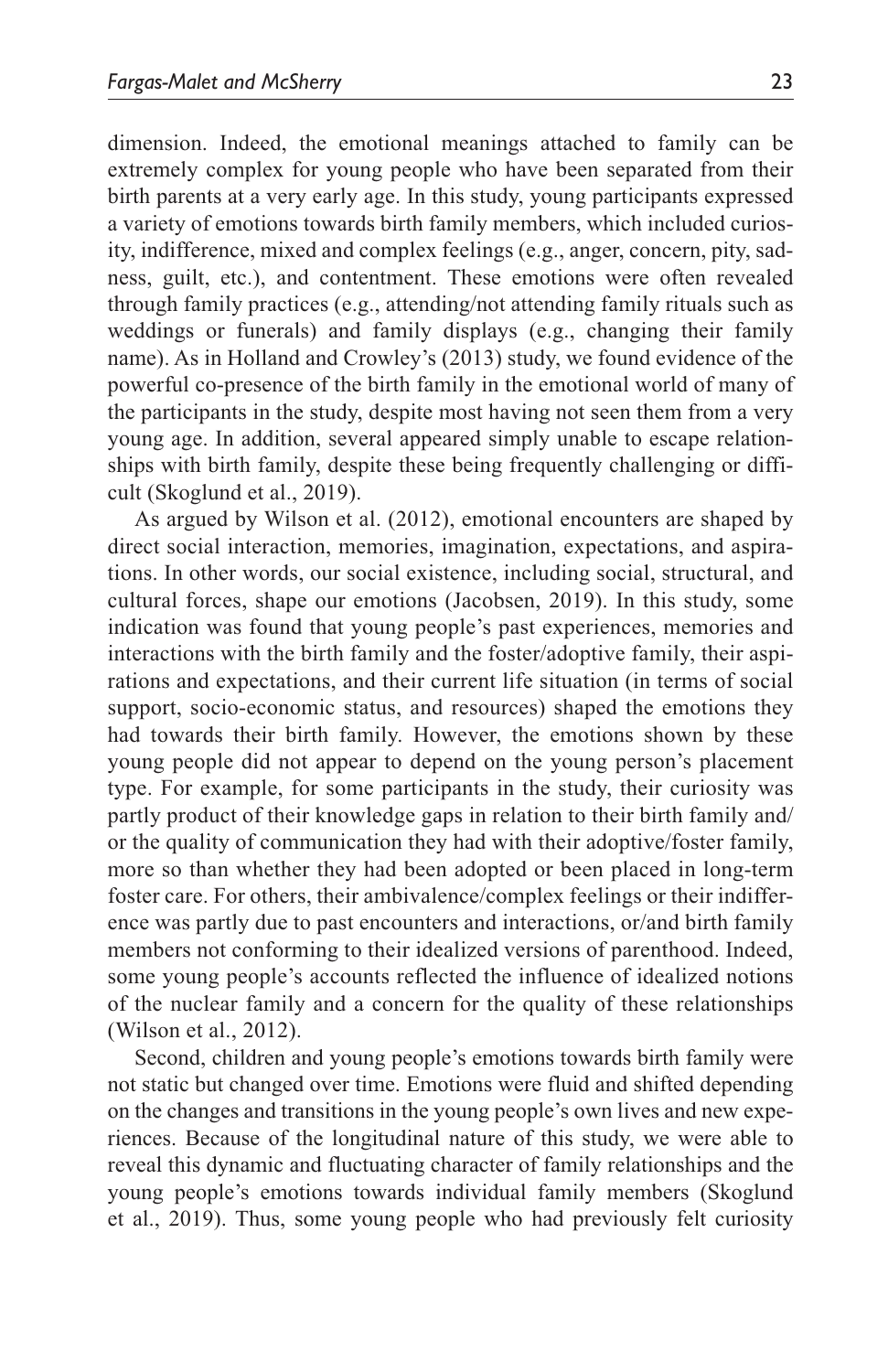towards their birth family did become angry or disaffected as a result of their experiences of contact and interactions with them; while others who had previously felt anger and feelings of loss towards birth family members had become indifferent; and some who were curious in the past were currently satisfied with their relationships with specific family members.

The study raises implications for clinical and social work practice, as the emotionally dynamic aspect of contact with birth family in out-of-home care has been largely ignored. As it has already been highlighted in other research, it is important that care-experienced children and young people (regardless of their care histories and types of placement, i.e., adoption, foster care, etc.) should be given information on their birth family, and their views on the level of contact should be sought and constantly reviewed. Thus, for example, adopted young people who might want to meet their birth parents should not be forced to wait until they are 18, if there are no compelling reasons to do so. On the other hand, young people should not feel coerced to have relationships that do not wish to have or that are emotionally harmful for them, or to have conversations that they are not ready to have. Some will need help to deal with negative, conflicting, and confusing emotions emanating from their experiences of searching, making contact, and losing family members. Thus, it is important that children and young people are and feel emotionally supported in their relationships with birth family members throughout their lives, as these are likely to change with time.

To sum up, this study makes a case for recognizing the emotional significance of young people's relationships with their birth families throughout their lives. We should avoid the binary view of birth family as either "good" or "bad" (Boddy, 2019; Finn, 2014); and be mindful that young people's experiences and feelings are all different, and they need to make their own decisions, but have the appropriate support and guidance around them to do so.

#### **Declaration of Conflicting Interests**

The author(s) declared no potential conflicts of interest with respect to the research, authorship, and/or publication of this article.

#### **Ethical Approval**

Ethical approval for the study was granted by the Office of Research Ethics Committees in Northern Ireland (ORECNI).

#### **Funding**

The author(s) disclosed receipt of the following financial support for the research, authorship, and/or publication of this article: A grant to fund Wave 4 of the study was provided by the Economic and Social Research Council (ESRC) in the UK.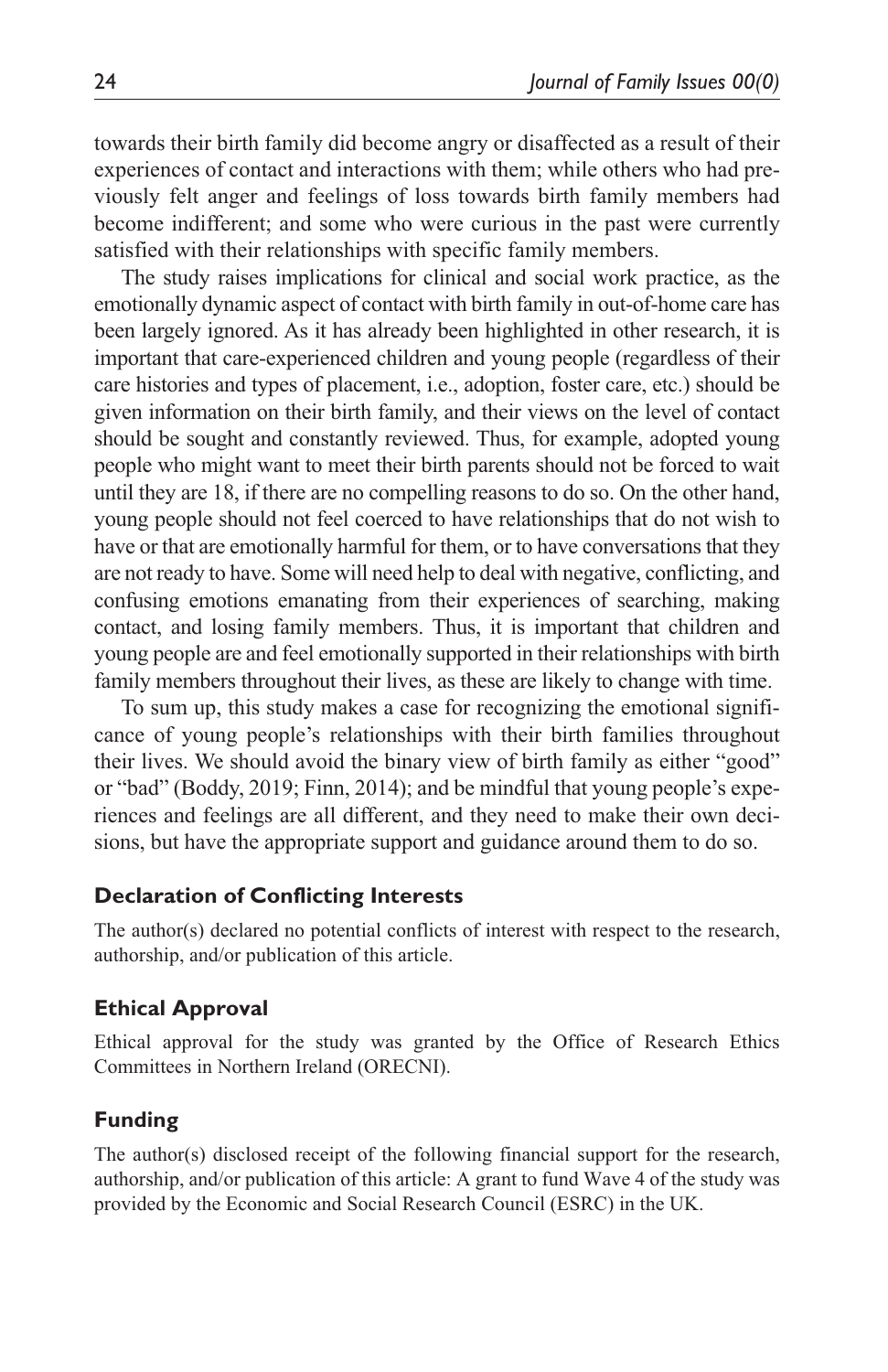### **ORCID iD**

Montserrat Fargas-Malet **D** <https://orcid.org/0000-0002-1154-3321>

#### **References**

- Bericat, E. (2016). The sociology of emotions: Four decades of progress. *Current Sociology*, *64*(3), 491–513.
- Boddy, J. (2019). Troubling meanings of "family" for young people who have been in care: From policy to lived experience. *Journal of Family Issues*, *40*(16), 2239– 2263.
- Boyle, C. (2017). "What is the impact of birth family contact on children in adoption and long-term foster care?" A systematic review. *Child & Family Social Work*, *22*, 22–33.
- Braun, V., & Clarke, V. (2006). Using thematic analysis in psychology. *Qualitative Research in Psychology*, *3*(2), 77–101.
- Cannon, W. B. (1927). The James-Lange theory of emotions: A critical examination and an alternative theory. *The American Journal of Psychology*, *39*, 106–124.
- Connidis, I. A., & McMullin, J. A. (2002). Sociological ambivalence and family ties: A critical perspective. *Journal of Marriage and Family*, *64*(3), 558–567.
- Finch, J. (2007). Displaying families. *Sociology*, *41*(1), 65–81.
- Finn, K. (2014). "I just never thought he'd be that way": Young women, higher education and the shifting emotional dimensions of home. *Families, Relationships and Societies*, *3*(1), 35–50.
- Greenhow, S., Hackett, S., Jones, C., & Meins, E. (2016). The maintenance of traditional and technological forms of post-adoption contact. *Child Abuse Review*, *25*(5), 373–385.
- Holland, S., & Crowley, A. (2013). Looked-after children and their birth families: Using sociology to explore changing relationships, hidden histories and nomadic childhoods. *Child & Family Social Work*, *18*(1), 57–66.
- Jacobsen, M. H. (2019). Liquid-modern emotions: Exploring Zygmunt Bauman's contribution to the sociology of emotions. *Emotions and Society*, *1*(1), 99-116.
- James, W., & Lange, C. G. (1922). *The emotions*. Williams & Wilkins Co.
- Jones, C., & Hackett, S. (2011). The role of "family practices" and "displays of family" in the creation of adoptive kinship. *British Journal of Social Work*, *41*(1), 40–56.
- Kelly, G., & McSherry, D. (2002). Adoption from care in Northern Ireland: Problems in the process. *Child & Family Social Work*, *7*, 22–24.
- Lazarus, R., & Folkman, S. (1984). *Stress, appraisal and coping*. Springer.
- MacDonald, M. (2017). "A picture of who we are as a family": Conceptualizing postadoption contact as practices of family display. *Child & Family Social Work*, *22*, 34–43.
- McSherry, D., & Fargas-Malet, M. (2018). The extent of stability and relational permanence achieved for young children in care in Northern Ireland. *Children Australia, 43*(2), 124.